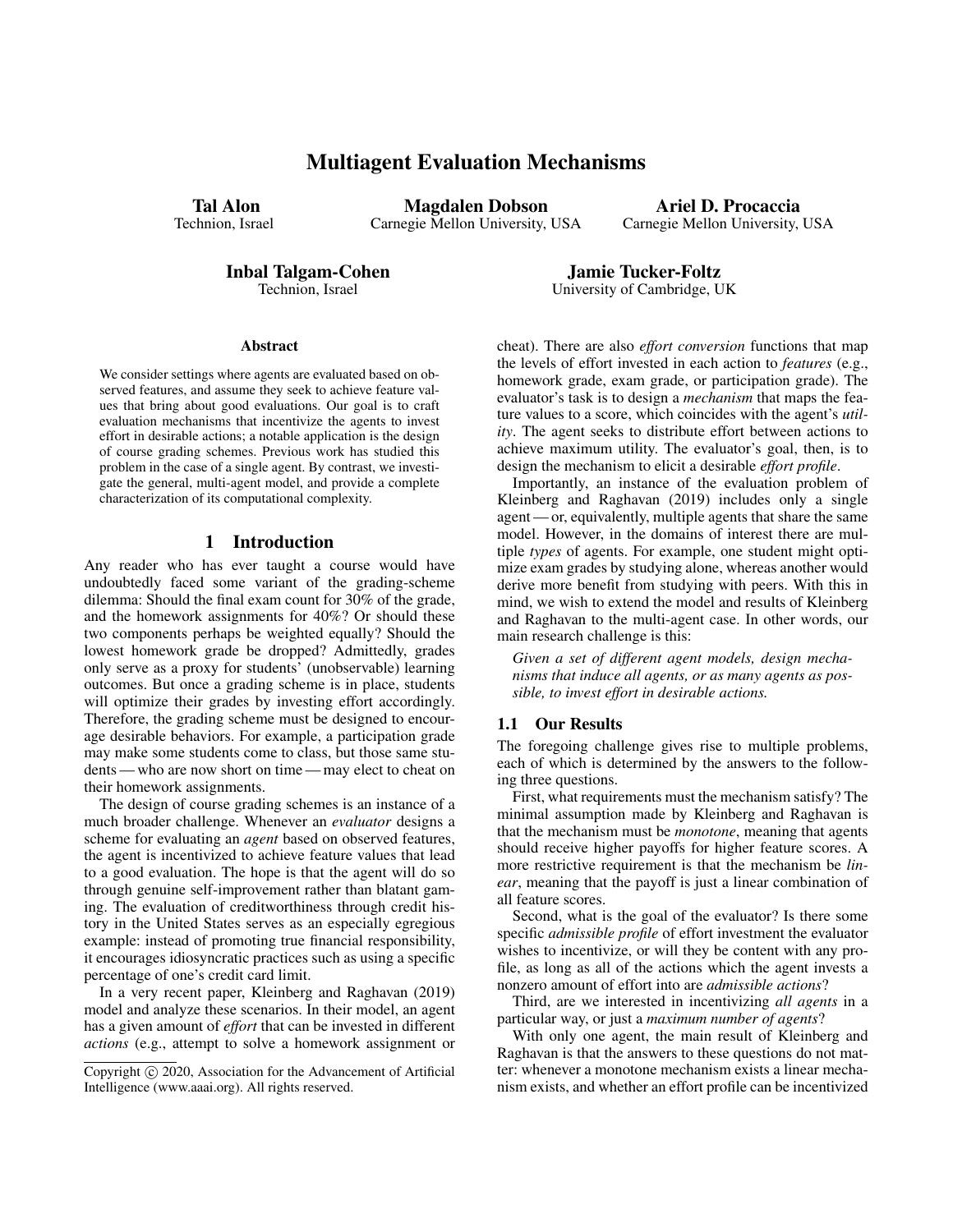| Problem # | Type of<br>mechanism | <b>Incentivize</b> | <b>Admissible</b><br>set. | Complexity                       |
|-----------|----------------------|--------------------|---------------------------|----------------------------------|
| 1         | monotone             | all agents         | admissible<br>profile     | P                                |
| 2         | monotone             | all agents         | admissible<br>actions     | P (const. $n$ )<br>$NP-c$ (gen.) |
| 3         | monotone             | max#<br>of agents  | admissible<br>profile     | $NP-c$                           |
| 4         | monotone             | max#<br>of agents  | admissible<br>actions     | $NP-c$                           |
| 5         | linear               | all agents         | admissible<br>profile     | P                                |
| 6         | linear               | all agents         | admissible<br>actions     | P (const. $n$ )<br>$NP-c$ (gen.) |
| 7         | linear               | max#<br>of agents  | admissible<br>profile     | P (const. $n$ )<br>$NP-c$ (gen.) |
| 8         | linear               | max#<br>of agents  | admissible<br>actions     | P (const. $n$ )<br>$NP-c$ (gen.) |

Table 1: Complexity of the 8 different variants of the evaluation problem. Note that  $n$  is the number of features, and "NP-c" stands for NP-complete.

depends only on the actions it is supported by. However, with multiple agents, we find striking differences between the problem variants, both qualitatively and in terms of computational complexity. We provide a complete classification of the complexity of each of these 8 problems, as shown in Table 1. For each problem, we also consider the complexity for the realistic restriction of a constant number of features n. (For example, even in MOOCs with massively-many students, the number of features factored into the final grade is likely to be held constant.) Problems 1-4 are analyzed in Section 3, and Problems 5-8 are analyzed in Section 4.

#### 1.2 Related Work

There are two main lines of related work. First, evaluation can be viewed as *classifying* strategic agents (into classes such as "A students", "B students", etc.). Self-interested agents facing classification may invest in distorting their true attributes, in order to steer the classifier away from their "ground-truth" class. The goal in *strategic classification* is to build classifiers robust to such *gaming* (Hardt et al. 2016). Our goal is in some sense opposite to this line of work — we aim to *encourage* agents to invest in changing their features, but by choosing desirable actions like studying over undesirable ones like cheating. In other words, in our case the evaluation is not meant to expose some ground truth, but rather to incentivize worthwhile behavior. Strategic classification is part of a more general literature on learning in the presence of strategic behavior (Meir, Procaccia, and Rosenschein 2008; 2012; Dekel, Fischer, and Procaccia 2010).

A second line of research closely related to our work is *contract design*, a branch of microeconomics (Grossman

and Hart 1983) that has recently gained interest in computer science (Babaioff, Feldman, and Nisan 2006; Dütting, Roughgarden, and Talgam-Cohen 2019). The precise relation between our model and the classic principal-agent, hidden-action<sup>1</sup> model from microeconomics is explained in Appendix  $A<sup>2</sup>$  In a nutshell, the basic setting of our model can be reinterpreted as a simplified principal-agent one, in which the principal (the evaluator in our model) has no inherent interest in the agents' outputs except to incentivize the agents to choose permissible hidden actions. Given the connection between the models, to avoid confusion it is important to note here that we use the term *linear mechanism* for an entirely different object than the *linear contract* term that is standard in microeconomics— see the appendix for details.<sup>3</sup> We also diverge from previous work on contract design for multiple agents in our motivation for applying a *unified* approach to incentivizing the agents, instead of dealing with each of them separately: rather than aiming to encourage cooperation or optimize information as is common in the contract design literature, we are motivated by the fairness requirement that all agents face a single uniform evaluation mechanism (see the appendix for more details).

In parallel work, Xiao et al. (2020) also study the problem of incentivizing multiple agents under a single mechanism. In their model, actions are directly observable, and in designing the contract, the principal is motivated by profit and has to compensate the agents at personal expense. Hence, their model applies to an entirely different set of principalagent problems than ours.

## 2 The Model

For consistency we adopt the notation of Kleinberg and Raghavan (2019) where possible. An instance of the *evaluation problem* consists of actions  $1, 2, \ldots, m$  (indexed by j); features  $F_1, F_2, \ldots, F_n$  (indexed by *i*); and agents (e.g., students)  $S = \{s_1, s_2, \ldots, s_\ell\}$  (indexed by k). Each agent  $s_k$ has a matrix  $\alpha^k$  in  $\mathbb{R}_{\geq 0}^{m \times n}$  called their *effort conversion matrix*. Entry  $\alpha_{j,i}^k \in \mathbb{R}_{\geq 0}$  (which we assume is described using a polynomial number of bits in  $m, n$ ) specifies how effort put into action  $j$  translates into feature  $i$  (as specified in the next paragraph). We assume that every agent  $s_k$  has the ability to affect every feature, that is, no matrix  $\alpha^k$  has an all-zero column.<sup>4</sup> We denote the  $j<sup>th</sup>$  row and its entries by  $\alpha_j^k = (\alpha_{j,1}^k, \dots, \alpha_{j,n}^k)$ . It is often convenient to describe an instance of the evaluation problem as an *effort graph* as depicted in Figure 1. The instance in Figure 1 has  $m = 2$ actions,  $n = 2$  features and  $\ell = 2$  agents, and the conversion matrices are  $\alpha_1^1 = (4, p), \alpha_2^1 = (0, 9)$  for the first agent and  $\alpha_1^2 = (p, 4), \alpha_2^2 = (9, 0)$  for the second.

Each agent  $s_k$  has a budget of one unit of effort to divide

<sup>&</sup>lt;sup>1</sup>As opposed to hidden-type models; note that while we deal with different types of agents, these are not hidden.

 $2^2$ The appendix is included in the full version of our paper, available at http://procaccia.info.

<sup>&</sup>lt;sup>3</sup>We use the term linear mechanism to be consistent with (Kleinberg and Raghavan 2019).

<sup>&</sup>lt;sup>4</sup>This is implicitly assumed in (Kleinberg and Raghavan 2019).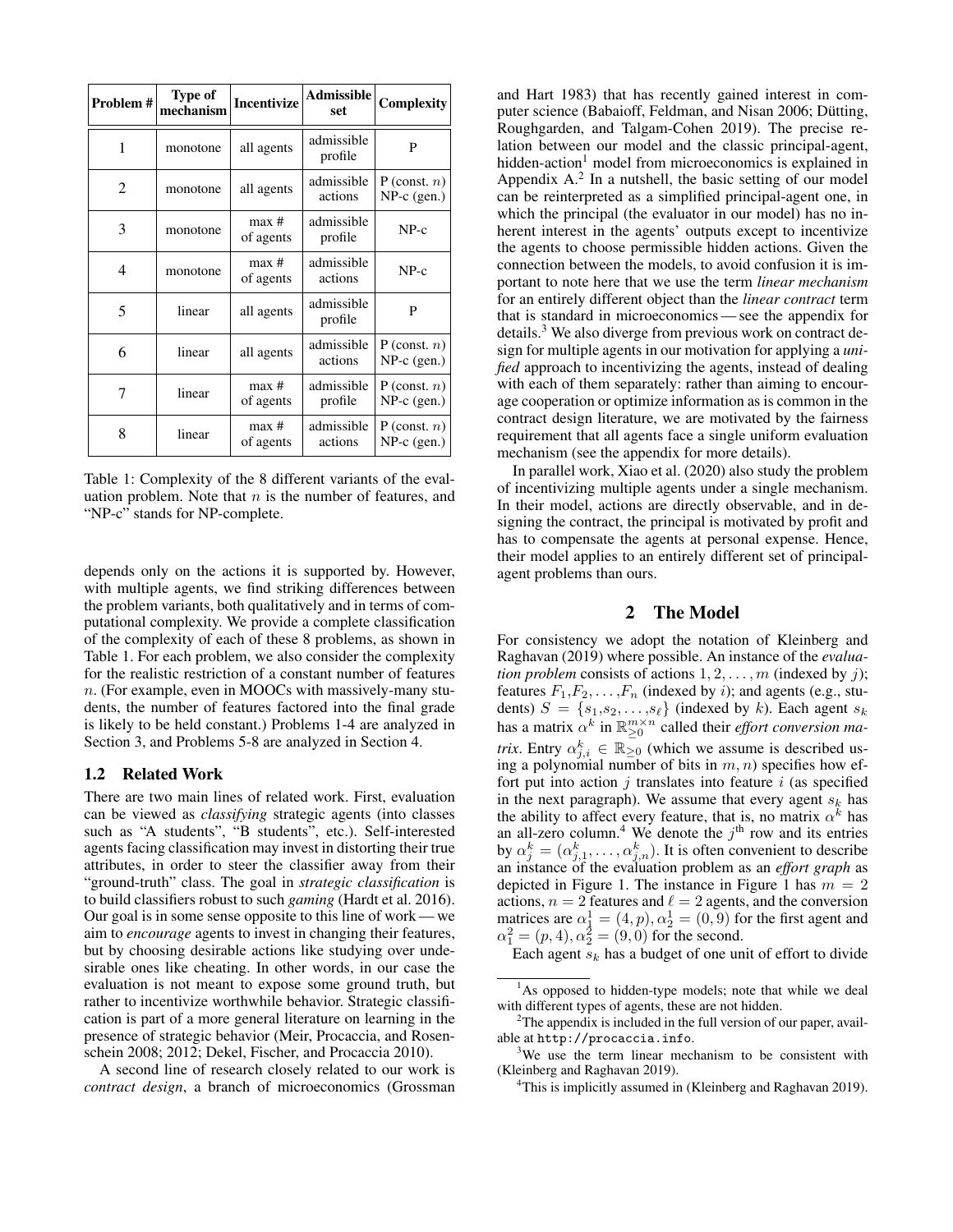among different actions.<sup>5</sup> Their choice of how to divide their budget is specified by their *effort profile*  $x^k$ , where  $x_j^k \geq 0$ (or  $x_j$  — we sometimes omit the k index where clear from context) is the effort they invest in action j, and  $\sum_j x_j^k \leq 1$ (*feasibility*). We refer to the set of all feasible effort profiles as  $\mathcal{X}$ .

An effort profile is converted into the agent's  $n$  features as follows:  $F^k(x^k)_i = \sum_j \alpha_{j,i}^k x_j^k$  for every  $i \in [n]$ . In words, for feature  $F_i$ , the effort  $s_k$  puts into action j is multiplied by  $\alpha_{j,i}^k$ , and this is summed over all actions. Note that Kleinberg and Raghavan (2019) introduce a generalization: they define  $F^k(x^k)$ <sub>i</sub> =  $f_i^k(\sum_j \alpha_{j,i}^k x_j^k)$ , where  $f_i^k$  is a concave, strictly increasing function. We use the simpler form for ease of exposition, and indeed most of our results hold for the more general model — see Appendix I for details.

An *evaluation mechanism* is a function  $M : \mathbb{R}^n_{\geq 0} \to \mathbb{R}_{\geq 0}$ that maps an agent's features to a score or *payoff*. The score coincides with the agent's utility. Given a mechanism, the agent chooses an effort profile  $x^k$  that maximizes their score; we then say  $x^k$  is *incentivized* by the mechanism. The design goal is to have the mechanism incentivize all agents, or as many agents as possible, to invest only in a prescribed set of *admissible* profiles (we assume that if several profiles are incentivized, the agent breaks ties in favor of admissible ones). We use  $A \subseteq \mathcal{X}$  to denote the set of admissible profiles, and consider two different problem variants depending on the form of A: (1) In the *admissible profile* variant,  $|A| = 1$ , meaning that the agents must be incentivized to choose a particular effort profile, which is given as part of the input. (2) In the *admissible actions* variant, A is implicitly specified by a subset of actions  $A \subseteq [m]$ , and an effort profile is admissible if and only if it is supported only over admissible actions ( $x_j^k = 0$  for every  $j \notin \overline{A}$ ).

We consider two main classes of evaluation mechanisms: monotone mechanisms and their subclass of linear mechanisms. An evaluation mechanism is *monotone* if two conditions hold: (i) for every two feature vectors  $F' \geq F$ , it holds that  $M(F') \geq M(F)$ ; 6 and (ii) for every feature vector F there exists a subset  $S$  of features such that increasing all features  $F_S$  in the subset strictly increases  $M(F)$ .<sup>7</sup> An evaluation mechanism is *linear* if  $M(F)$  is a multilinear function in the features, namely,  $M(F) = \sum_i \beta_i F_i$  where  $\beta_i \ge 0$  for every *i* and  $\beta_{i'} > 0$  for some *i'*.



Figure 1: A two-agent instance of the evaluation problem, where  $p \in [1, 8]$  is an arbitrary parameter.

## 2.1 Examples

The following examples illustrate the complexity that is added to the evaluation problem when there are multiple agents.

Example 2.1. Returning to the classroom setting, suppose that there are two types of students,  $s_1$  and  $s_2$ , who can choose between studying (action 1) and cheating (action 2). Studying improves both test scores (feature  $F_1$ ) and homework scores (feature  $F_2$ ) for both types, while cheating improves just one of the scores by an even greater amount. The effort conversion rates in such a scenario might be as depicted in Figure 1, where  $1 \le p \le 8$ .

Since cheating only improves one kind of score, there are simple linear mechanisms that can incentivize studying for either student type in isolation, no matter what  $p$  is: for  $s_1$ , set  $\beta := (1, 0)$  (final score depends only on the test), and for  $s_2$ , set  $\beta := (0, 1)$  (final score depends only on the homework). But what if we wish to simultaneously incentivize both student types to study?

At  $p = 6$ , there is a still a linear mechanism that works. Taking  $\beta := (1, 1)$ , the marginal benefit toward studying is 10, while the marginal benefit toward cheating is 9, so both student types will invest all of their effort into studying.

At  $p = 4$ , no linear mechanism exists. For if some  $\beta =$  $(\beta_1, \beta_2)$  incentivizes  $s_1$  to study, we must have  $4\beta_1 + 4\beta_2 \ge$  $9\beta_2$ , or in other words,  $4\beta_1 \geq 5\beta_2$ . Analogously, if that same β incentivizes  $s_2$  to study, we must have  $4\beta_2 \geq 5\beta_1$ . This is only satisfied by  $\beta = (0, 0)$ , which violates the monotonicity requirement that at least one coordinate be strictly positive (and makes no sense as a classroom scoring method). Thus, no linear mechanism can simultaneously incentivize both student types to study. However, consider a *nonlinear*, monotone mechanism:  $M(F_1, F_2) := \min(F_1, F_2)$ . Neither type of student is incentivized to cheat under this mechanism, since that will not improve their minimum score.

At  $p = 1$ , there is no monotone mechanism at all, not even a nonlinear one. Supposing there was such an  $M : \mathbb{R}^2_{\geq 0} \to$  $\mathbb{R}_{\geq 0}$ , consider the choice of an  $s_1$  student between two different profiles: the admissible profile  $(1, 0)$ , and the inadmissible profile  $(\frac{1}{2}, \frac{1}{2})$ . If  $s_1$  chooses the admissible profile, they obtain a feature vector  $(4, 1)$ , and if they choose the inadmissible profile, they obtain the feature vector  $(2, 5)$ . Since we are assuming  $M$  incentivizes only studying, we must therefore have  $M(4, 1) \geq M(2, 5)$ . Monotonicity implies  $M(2, 5) > M(1, 4)$ , so  $M(4, 1) > M(1, 4)$ . However, by a completely symmetric argument, for  $s_2$  students to be incen-

<sup>&</sup>lt;sup>5</sup>In Kleinberg and Raghavan (2019), the agent has an arbitrary effort budget B. Note it is without loss of generality to assume  $B = 1$  for all agents as we do, since any discrepancies in effort budgets can instead be realized by scaling the effort conversion matrices.

 $6$ Throughout the paper, whenever we write an inequality between two vectors, it means that the inequality holds in each coordinate.

 $7$ Together with the assumption that no effort conversion matrix has a column of zeros, condition (ii) implies there is always *potential* to increase the score by investing more effort, so all agents are strictly incentivized to exhaust their effort budgets. Without condition (ii), the evaluation problem would be trivial, since we could always just use the mechanism that gives a payoff of zero no matter what the feature scores are.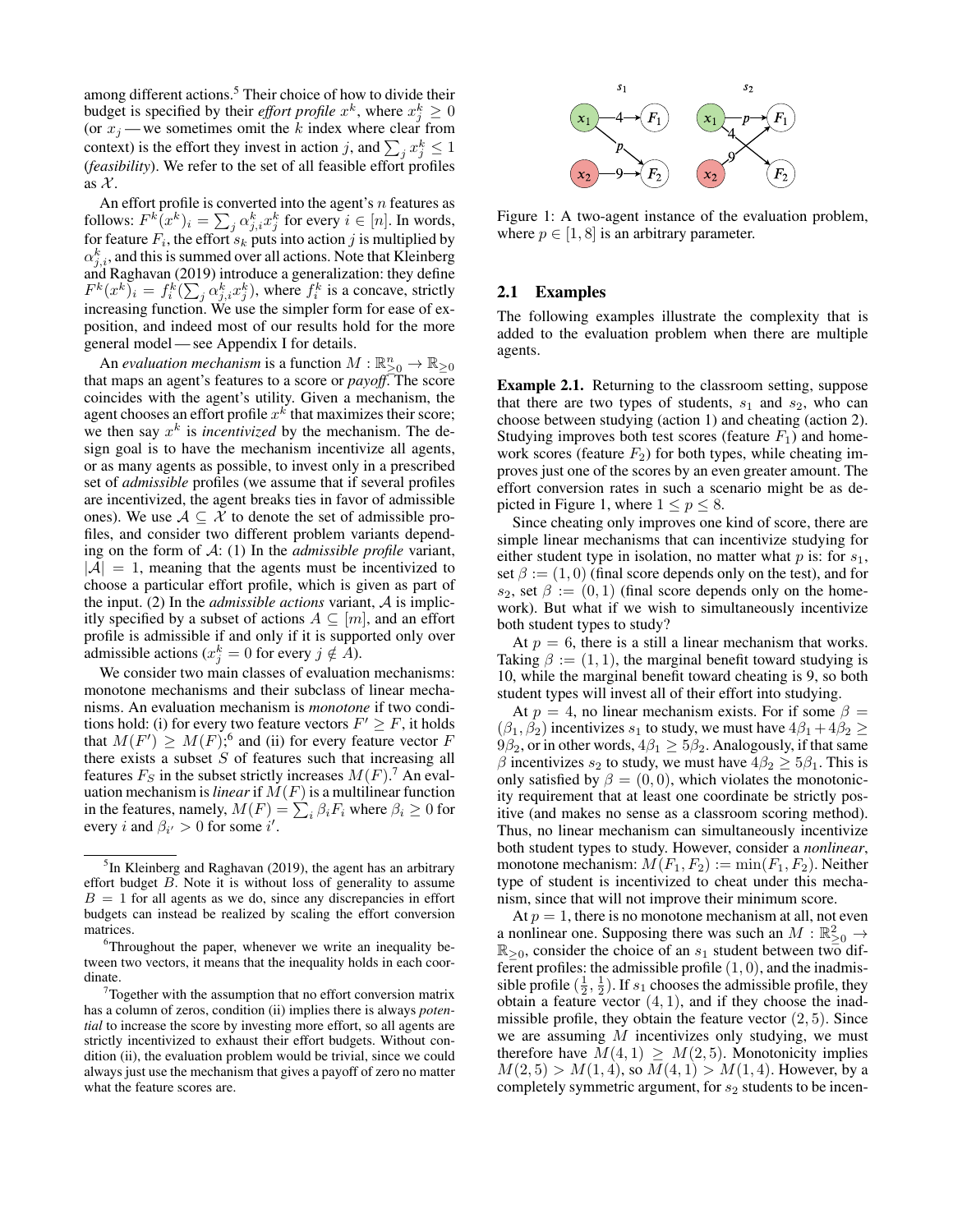

Figure 2: A three-agent instance of the evaluation problem exhibiting the power of nonlinear mechanisms. This construction can be generalized to any number of agents.

tivized to study we must have  $M(1, 4) > M(4, 1)$ , which is a contradiction. Thus, no monotone mechanism can exist.

One of the most remarkable conclusions from Example 2.1 is that, in stark contrast to the one-agent case, nonlinear mechanisms can succeed where linear mechanisms fail. One can interpret the scenarios where nonlinear mechanisms gain an advantage from a machine learning perspective. Nonlinear classifiers can see more complex relationships among data, such as the conjunction of two separate conditions like, "in order to be in the positive class, feature 1 must have value at least x *and* feature 2 must have value at least y." Analogously, a nonlinear evaluation mechanism can make more complicated distinctions between desirable and undesirable behavior, such as, "in order to get a high score, feature 1 must have value at least x *and* feature 2 must have value at least y." Nonlinear mechanisms are necessary when the effort conversion rates of several agents combine to form a complex boundary in the feature space between the results of desirable agent behavior and undesirable agent behavior, which cannot be linearly separated. This effect can be quite dramatic: as the following extreme example shows, there exist situations where the best linear mechanisms perform arbitrarily worse than the best nonlinear ones.

**Example 2.2.** For any positive integer  $n$ , define an instance of the evaluation problem with n actions, n features, and  $n$ agents, where only action 1 is admissible, and the rate of effort conversion for agent  $s_k$  from action j to feature  $F_i$  is

$$
\alpha_{ji}^k := \begin{cases} 1 & \text{if } i < k \\ 2 & \text{if } i = k \\ 5 & \text{if } i > k \end{cases}
$$

if  $j + k − 1 = i \mod n$ , and zero otherwise. Figure 2 shows an example of this construction when  $n = 3$ .

Suppose some pair of agents  $s_k$ ,  $s_{k'}$  where  $k' > k$  could be jointly incentivized to invest only in action 1 with some linear mechanism  $\beta$ . For  $s_k$  to be incentivized to invest only in action 1, we must have  $2\beta_k \geq 5\beta_{k}$ , and for  $s_{k}$  we must have  $2\beta_{k'} \ge \beta_k$ . Therefore,  $\beta_k \ge \frac{5}{4}\beta_k$ , so  $\beta_k = 0$ , in which case monotonicity implies it is strictly preferable for  $s_k$  to invest in some other, inadmissible action yielding a nonzero payoff. Hence, no linear mechanism can incentivize more than one agent to invest only in action 1. However, we will

see in Section 3.1 that *all* agents can be incentivized to invest only in action 1 with a monotone, nonlinear mechanism.

## 3 Monotone Mechanisms

In this section we first describe one of our main contributions — a useful characterization of when it is possible to jointly incentivize a given set of agents to choose admissible actions via a monotone mechanism. The proof is constructive, giving an efficiently computable  $M: \mathbb{R}^n_{\geq 0} \to \mathbb{R}_{\geq 0}$  with the guarantee that if any monotone mechanism "works," so does M. Using this characterization, we present polynomialtime algorithms to solve Problem 1 for an unbounded number of features, and Problem 2 for a constant number of features. We then present hardness results for the remaining problems in the top half of Table 1.

#### 3.1 Imitation Graphs

The central obstacle in the multi-agent evaluation problem is that one agent may be able to achieve good scores by choosing admissible actions, while another agent may be able to achieve even better scores by choosing inadmissible actions. In such scenarios, we say that the second agent is able to *imitate* the first one. The key observation is that, when this happens, the second agent must be given a greater payoff than the first agent, rewarding them for not acting in this undesirable way. This idea will allow us to characterize exactly when it is possible to jointly incentivize multiple agent types. Moreover it will imply that the incentivizing mechanism will have quite a natural form, ranking agents by their capability to emulate others' achievements, and assigning them payoffs according to this ranking.

To formally define imitation, we shall refer to two agents  $s_1$  and  $s_2$ , where we somewhat abuse notation using  $s_1, s_2$ for arbitrary agents as opposed to the agents with index  $k =$ 1, 2. We use this convention throughout Section 3 to avoid excessive subscripts.

Fix an admissible action profile  $x^*(s)$  for each agent  $s \in S$ . We say that agent  $s_1$  can *imitate* agent  $s_2$  with respect to  $x^*$  if  $s_1$  can play an inadmissible action profile x such that  $F^{s_1}(x) \geq F^{s_2}(x^*(s_2))$ . If x can be chosen so that  $F^{s_1}(x) > F^{s_2}(x^*(s_2))$ , we say that  $s_1$  can *strictly* imitate  $s_2$ . The *imitation graph* with respect to  $x^*$  is the directed graph with vertex set  $S$  and an edge from  $s_1$  to  $s_2$  if and only if  $s_1$  can imitate  $s_2$ . If  $s_1$  can strictly imitate  $s_2$ , we say that  $(s_1, s_2)$  is a *strict edge*.

Theorem 3.1. *It is possible to incentivize all agents in* S *to choose effort profiles in* A *using a monotone mechanism if and only if there exists some*  $x^* : S \to A$  *such that the imitation graph with respect to* x <sup>∗</sup> *has no cycles containing any strict edges.*

*Proof.* For the forward direction, suppose  $M : \mathbb{R}^n_{\geq 0} \to \mathbb{R}_{\geq 0}$ is a monotone mechanism that incentivizes all agents to invest only in admissible actions. Then for each  $s \in S$ , choose  $x^*(s)$  to be any admissible best response of s under M. Suppose toward a contradiction that the imitation graph with respect to  $x^*$  contains a directed cycle  $s_1, s_2, \ldots, s_q, s_1$ , where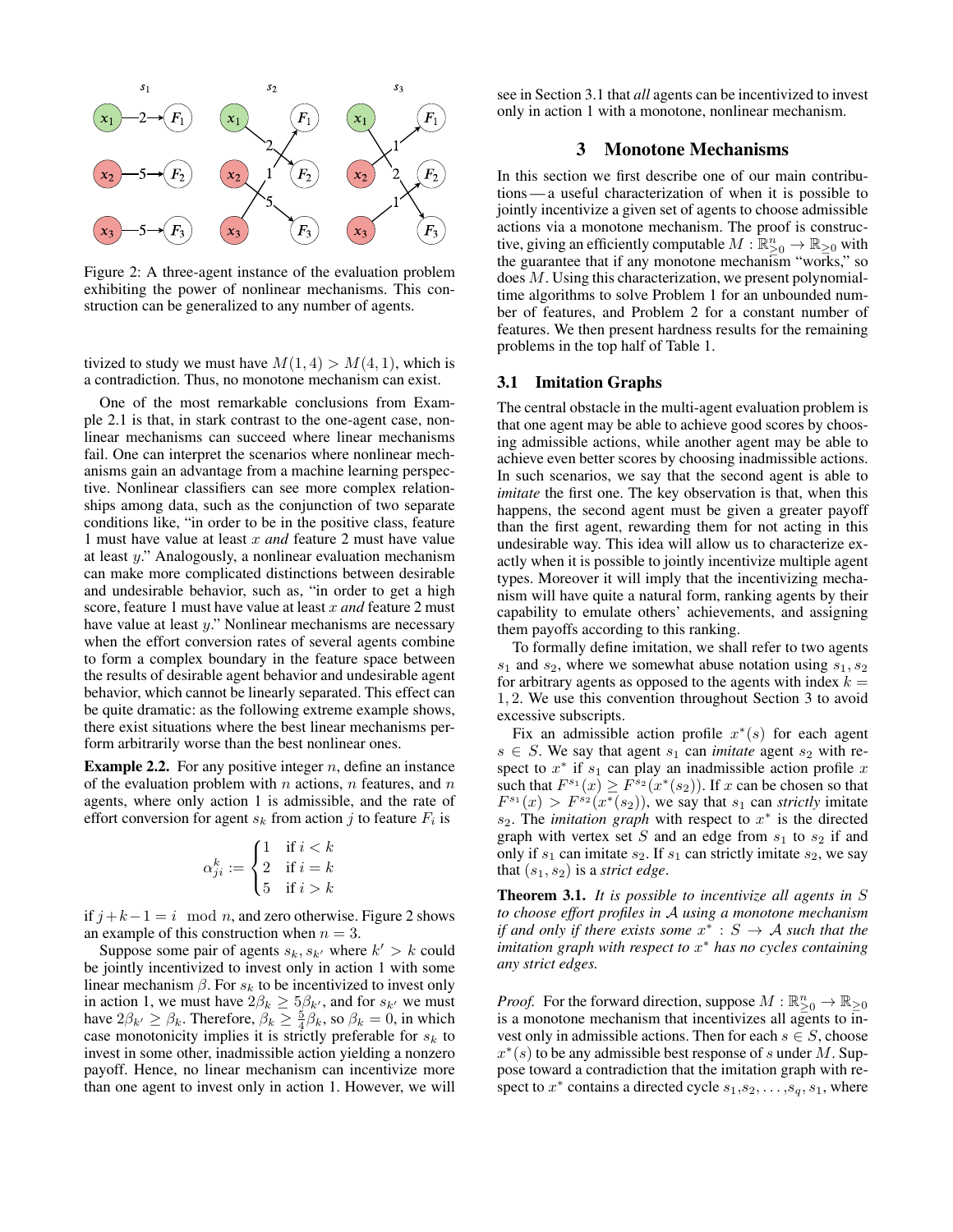$(s_q, s_1)$  is a strict edge. Then for each k from 1 to  $q - 1$ , we must have

$$
M(F^{s_k}(x^*(s_k))) \ge M(F^{s_{k+1}}(x^*(s_{k+1}))),
$$

for otherwise, if  $M(F^{s_{k+1}}(x^*(s_{k+1}))) > M(F^{s_k}(x^*(s_k)))$ then agent  $s_k$  could deviate from  $x^*(s_k)$  and choose some inadmissible action  $x$  such that

$$
F^{s_k}(x) \ge F^{s_{k+1}}(x^*(s_{k+1})),
$$

receiving a strictly greater payoff:

$$
M(F^{s_k}(x)) \ge M(F^{s_{k+1}}(x^*(s_{k+1}))) > M(F^{s_k}(x^*(s_k)))
$$

(here the first inequality follows from monotonicity condition (i)). Additionally, we must have

$$
M(F^{s_q}(x^*(s_q))) > M(F^{s_1}(x^*(s_1))),
$$

for otherwise, if  $M(F^{s_1}(x^*(s_1))) \geq M(F^{s_q}(x^*(s_q))),$ agent  $s_q$  could deviate from  $x^*(s_q)$  and choose some inadmissible action x such that  $F^{s_q}(x) > F^{s_1}(x^*(s_1))$ , receiving a strictly greater payoff:

$$
M(F^{s_q}(x)) > M(F^{s_1}(x^*(s_1))) \ge M(F^{s_q}(x^*(s_q)))
$$

(here the first inequality follows from monotonicity condition (ii)). Thus, we have an inconsistent cycle of inequalities

$$
M(F^{s_1}(x^*(s_1))) \ge M(F^{s_2}(x^*(s_2))) \ge \dots
$$
  
 
$$
\ge M(F^{s_4}(x^*(s_4))) > M(F^{s_1}(x^*(s_1))).
$$

We have reached a contradiction, so it must be that there are no cycles containing any strict edges.

For the backward direction, let  $G$  be the imitation graph with respect to some  $x^*$ , and assume that  $G$  has no directed cycles containing any strict edges. We topologically sort the strongly connected components of G in decreasing order, and let  $v : S \to \{1, 2, \ldots, |S|\}$  give the index of each vertex's component in the topological sort  $(v$  already provides a rough ranking of the agents). Let  $m : \mathbb{R}^n_{\geq 0} \to \mathbb{R}^n_{\geq 0}$  be the function that takes the minimum value of all coordinates in a vector, and let  $B \in \mathbb{R}_{>0}$  be a strict upper bound on  $m(F)$ for any feature vector  $F$  that is attainable by any agent in  $S$ . Consider the mechanism

$$
M(F) := \max \left\{ v(s) + \frac{m(F - F^s(x^*(s)))}{B} \mid
$$
  

$$
s \in S, F \ge F^s(x^*(s)) \right\}
$$
 (1)

It is not hard to verify that  $M$  satisfies both conditions for monotonicity.<sup>8</sup> We claim that M incentivizes every  $s \in S$  to play the admissible action  $x^*(s)$ .

Suppose, toward a contradiction, that for some agent  $s_1$ , there existed some alternative, inadmissible effort profile  $x$ yielding a strictly higher payoff, i.e.,

$$
M(F^{s_1}(x)) > M(F^{s_1}(x^*(s_1))).
$$

By the definition of  $M$ , this means that

$$
\max \left\{ v(s_2) + \frac{m(F^{s_1}(x) - F^{s_2}(x^*(s_2)))}{B} \; \Big| \right\}
$$
  

$$
s_2 \in S, \; F^{s_1}(x) \ge F^{s_2}(x^*(s_2)) \left\}
$$
  

$$
> \max \left\{ v(s_3) + \frac{m(F^{s_1}(x^*(s_1)) - F^{s_3}(x^*(s_3)))}{B} \; \Big| \right\}
$$
  

$$
s_3 \in S, \; F^{s_1}(x^*(s_1)) \ge F^{s_3}(x^*(s_3)) \left\}.
$$

Taking any  $s_2$  on the LHS that realizes the maximum, and plugging in  $s_1$  for  $s_3$  on the RHS, this becomes

$$
v(s_2) + \frac{m(F^{s_1}(x) - F^{s_2}(x^*(s_2)))}{B} > v(s_1).
$$

Since  $m(F) < B$  for any attainable feature vector F, it follows that  $v(s_2) + 1 > v(s_1)$ . Since v is integer-valued, this means  $v(s_2) \ge v(s_1)$ .

On the other hand,  $F^{s_1}(x) \geq F^{s_2}(x^*(s_2))$  implies  $(s_1, s_2) \in E(G)$ , so  $v(s_1) \ge v(s_2)$ . Thus, we have  $v(s_1) =$  $v(s_2)$ , meaning that  $s_1$  and  $s_2$  are in the same strongly connected component of G. Also,

$$
\frac{m(F^{s_1}(x) - F^{s_2}(x^*(s_2)))}{B} > v(s_1) - v(s_2) = 0,
$$

which implies  $F^{s_1}(x) > F^{s_2}(x^*(s_2))$ , so  $(s_1, s_2)$  is a strict edge. But it is impossible to have a strict edge between two vertices in the same strongly connected component, as this would imply that G has a cycle containing that strict edge, contradicting our hypothesis. We have a contradiction, so M incentivizes all agents to play according to  $x^*$ .  $\Box$ 

Notice that the imitation graph in Example 2.2 with respect to all agents investing all effort in action 1 consists of a strict edge  $(s_{k'}, s_k)$  whenever  $k' > k$ . Since this graph has no cycles, Theorem 3.1 implies there is a monotone mechanism that incentivizes all agents to invest only in action 1, in particular the mechanism specified in (1). Ignoring the small payoff summand that is a fraction over  $B$  (which is only necessary for satisfying condition (ii) of monotonicity), the payoff of this mechanism is

$$
M(F) \approx \max_{i \in [n]} \{n-i+1 \mid F_i \ge 2\}.
$$

In words, all agents are incentivized to focus all of their effort on raising the feature of smallest index in which they can score at least 2. For each agent, this feature is always the one with an edge from  $x_1$  in the effort graph (see Figure 2), so all agents will invest only in action 1.

#### 3.2 Incentivizing All Agents

Theorem 3.1 directly leads to a simple algorithm to solve Problem 1.

Corollary 3.2. *There is a polynomial-time algorithm to find a monotone mechanism that incentivizes all agents to choose a specific effort profile, or determine that no such mechanism exists.*

<sup>8</sup>Technically speaking, the mechanism is undefined for offequilibrium-path strategies of scoring lower than any agent should ever score. This can be fixed by adding a dummy agent with an effort conversion rate of zero from every action to every feature.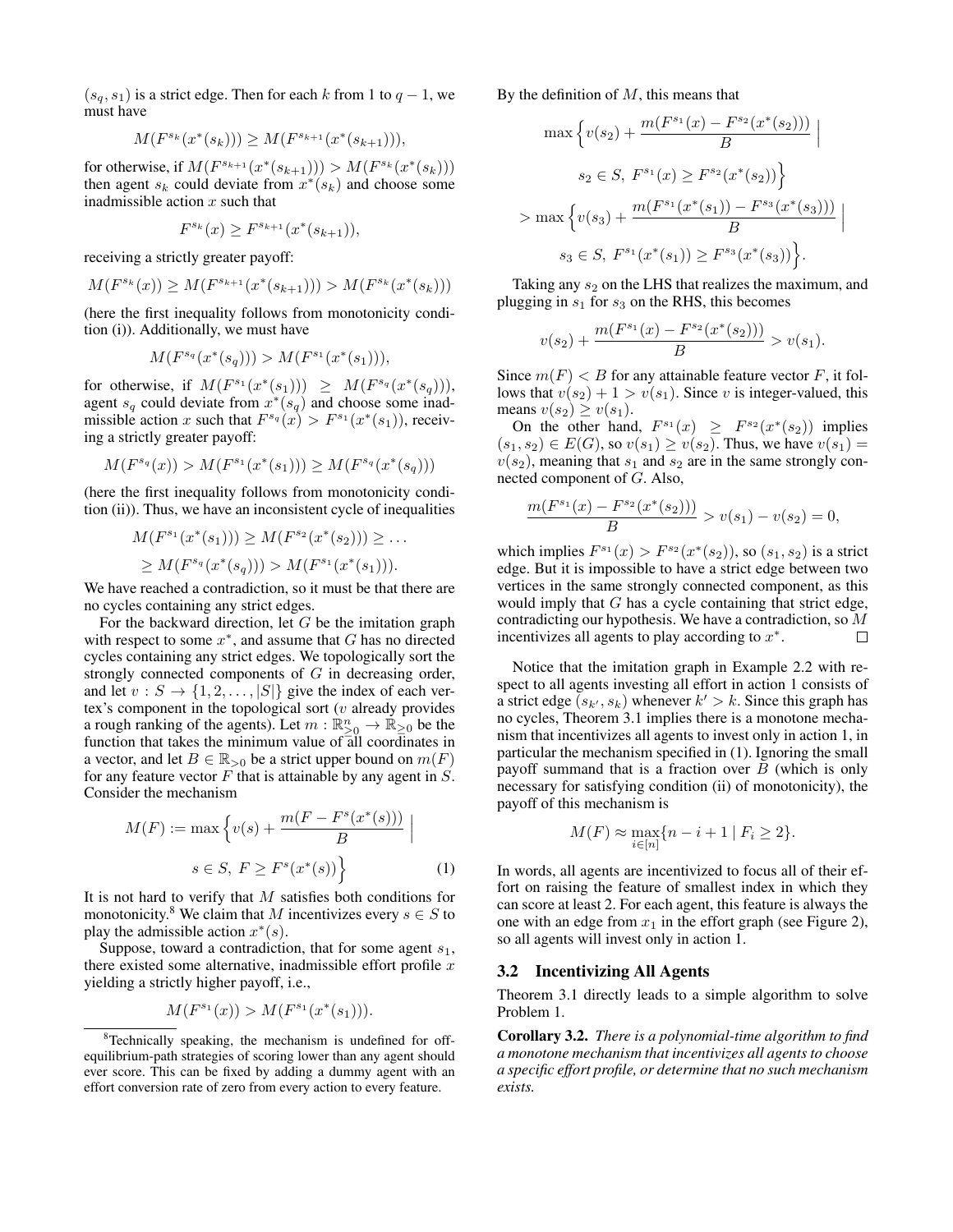*Proof.* Since  $|\mathcal{A}| = 1$ , there is only one possible  $x^*$ :  $S \rightarrow A$  to choose from, and thus only one possible imitation graph G. For each strict edge  $(s_1, s_2) \in E(G)$ , we just check to see if there is a path in  $G$  from  $s_2$  to  $s_1$ . By Theorem 3.1, it is possible to jointly incentivize all agents if and only if none of these paths exist.

The only potential difficulty lies in constructing this imitation graph in the first place. We show in Lemma B.1 of Appendix B that this can be accomplished in polynomial time using linear programming.

Solving Problem 2 is trickier, since to use our characterization we must search for an assignment  $x^* : S \to A$  prescribing which admissible action profile we would like each agent to choose. While at first glance this might appear hopelessly intractable, we make an observation that turns out to help when the number of features is constant: If there exists any  $x^* : S \to A$  such that the imitation graph with respect to  $x^*$  has no cycles containing any strict edges, then there exist profiles for some nonempty subset of agents  $T \subseteq S$ such that

- 1. no agents in  $S \setminus T$  can imitate any agents in  $T$ , and
- 2. no agents in  $T$  can strictly imitate any agents in  $T$ .

Informally, the observation follows from topologically sorting the strongly connected components of the imitation graph, and noticing that the first component must have these two properties. Given the observation, if such a subset of agents  $T$  and their effort profiles can be found in polynomial time, those agents can be removed, since they can no longer create a cycle with any of the remaining agents. If it is then possible to keep removing sets of agents in this manner, then the final imitation graph will have no cycles containing strict edges; otherwise, we can conclude impossibility for the given problem instance.

Finding a subset  $T$  and corresponding profiles can be achieved using an iterative marking algorithm, formally presented in Appendix C.1. However, it relies on the ability to efficiently answer the simple question, "Is there some admissible profile that  $s_1$  can play that no agent in some given set  $R$  can (strictly) imitate?" Formally, this predicate is,

$$
\exists x^1 \in \mathcal{A}, \ \forall s_2 \in R,
$$
  

$$
\neg (\exists x^2 \in \mathcal{X} \setminus \mathcal{A}, \ \forall i \in [n], \ F^{s_2}(x^2)_i \ge F^{s_1}(x^1)_i)
$$

(for the strict version, we have a strict inequality). It turns out that this is computable in polynomial time for a constant number of features  $n$ , but is NP-hard in general, and so is Problem 2 (see Appendix C for the details).

Theorem 3.3. *The problem of finding a monotone mechanism that incentivizes all agents to choose admissible actions, or determining that no such mechanism exists, is*

- *1. solvable in polynomial time for a constant number of features* n*, and*
- *2. NP-complete for unbounded* n*.*



Figure 3: An input graph  $G$  and the corresponding evaluation problem produced by the reduction.

### 3.3 Incentivizing a Maximum Number of Agents

Once the imitation graph for all agents has been constructed, Theorem 3.1 implies that we can incentivize any subset of agents whose induced subgraph has no cycles with strict edges. When all edges are strict, this is an instance of the NP-complete Feedback Vertex Set problem: given a graph, it asks for a minimum-size subset of vertices whose deletion would eliminate all cycles. It turns out that there is a reduction in the other direction too, since all directed graphs can be constructed as imitation graphs — even with just two features! This proves that Problems 3 and 4 are NP-complete.

Theorem 3.4. *The problems of finding a monotone mechanism that incentivizes a maximum number of agents to choose admissible actions / a specific admissible profile are NP-complete even for a constant number of features.*

We will sketch the proof of NP-hardness for an *unbounded* number of features, leaving the more complicated reduction with only two features for Appendix E. Suppose we are given an instance of Feedback Vertex Set, that is, a graph G with n vertices. For convenience, assume  $V(G)$  =  $[n]$ . We construct an instance of the evaluation problem with agents  $s_1, s_2, \ldots, s_n$ , features  $F_1, F_2, \ldots, F_n$ , and 2 actions, where action 1 is admissible and action 2 is inadmissible. For each  $i, j \in [n]$ , define

$$
\alpha_{1,i}^k := \begin{cases} 1 & i = k \\ 0 & \text{otherwise} \end{cases}, \quad \alpha_{2,i}^k := \begin{cases} 2 & (k,i) \in E(G) \\ \varepsilon & \text{otherwise} \end{cases}
$$

(see Figure 3 for an example where  $n = 3$ ).

It is proved in Appendix D that, for  $0 < \varepsilon < 1$ , G is the imitation graph with respect to the profile assignment of  $(1, 0)$  for all agents, and all edges are strict edges. By Theorem 3.1, G has a feedback vertex set of size at most q if and only if at least  $n - q$  agents (namely, those not in the feedback vertex set) can be jointly incentivized to invest only in action 1.

## 4 Linear Mechanisms

While nonlinear monotone mechanisms can incentivize arbitrarily more agents than linear ones (see Example 2.2),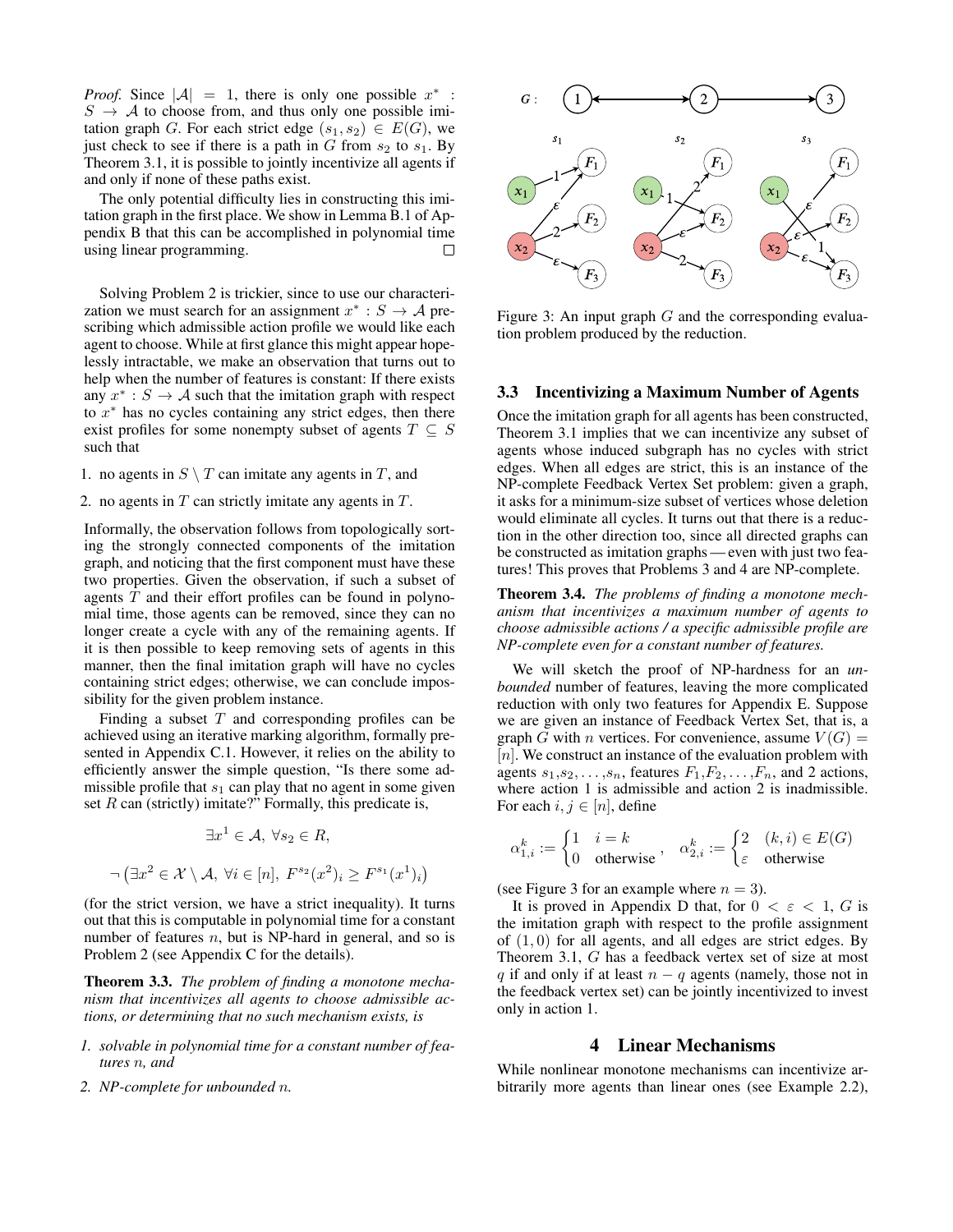there are still many reasons to consider the problem of finding a linear mechanism to incentivize multiple agents. For one, what we call a linear mechanism coincides with traditional contracts investigated in contract theory (see Appendix A). Linear mechanisms also bear more similarity to the kinds of grading schemes commonly used in practice. Furthermore, one might hope that, since linear mechanisms are simpler than monotone mechanisms, finding linear mechanisms might be an easier problem. This intuition turns out to be partially correct: under the very reasonable assumption that the number of features is held constant, each problem we consider in this section has a polynomial time algorithm, although some are hard in general.

#### 4.1 Algorithmic Results

Observe first that, when responding to a linear mechanism, agents can simply compute the marginal payoff toward each of their actions, and invest effort only in the most profitable ones. Therefore, an agent may only split their effort among multiple actions if they are all tied for the highest marginal payoff. If we only care about an agent investing in any one of a set of multiple admissible actions, we need only ensure that one of those admissible actions gives the highest marginal payoff.

Motivated by these observations, we introduce the following notation: when, for a given agent  $s_k$ , some action  $j_1$  yields a weakly greater marginal payoff under a linear mechanism  $\beta \in \mathbb{R}^n$  than some other action  $j_2$ , we say that  $\beta$  satisfies the constraint  $h(k, j_1, j_2)$ . Since each  $h(k, j_1, j_2)$ can be written as a linear constraint over the space of linear mechanisms  $\mathbb{R}^n$ , we immediately have an algorithm for Problem 5.

Theorem 4.1. *There is a polynomial-time algorithm to find a linear mechanism that incentivizes all agents to choose a specific effort profile, or determine that no such mechanism exists.*

*Proof.* To solve this problem, we must determine if there exists  $\beta \in \mathbb{R}^n$  such that, for every agent  $s_k \in S$  and every action  $j_1$  in the support of the admissible profile, for every alternative action  $j_2 \in [m]$  the constraint  $h(k, j_1, j_2)$  is satisfied (i.e.,  $\alpha_{j_1}^k \cdot \beta \ge \alpha_{j_2}^k \cdot \beta$ ). This reduces to testing the feasibility of a linear program with  $n$  variables and at most  $\ell m^2$  constraints (were  $\ell$  is the number of agents), which is solvable in polynomial time.  $\Box$ 

Jumping to Problem 7, we do not require that  $\beta$  satisfy these constraints for all  $k \in [\ell]$ , just for as many k as possible. Let  $\mathcal{L}_k$  be the polytope in  $\mathbb{R}^n$  consisting of all points  $\beta$  that satisfy  $h(k, j_1, j_2)$  for all actions  $j_1$  in the support of the admissible profile, and for all actions  $j_2 \in [m]$ . Our objective is then to find a point in the intersection of a maximum number of the  $\mathcal{L}_k$  polytopes. This is no longer a convex optimization problem like Problem 5. Yet we can solve it efficiently when  $n$  is a constant, using a geometric data structure known as a *hyperplane arrangement* (Goodman and O'Rourke 1997, Chapter 28).

An arrangement decomposes  $\mathbb{R}^n$  into connected open *cells*, where each cell is a maximal connected region in the Algorithm 1: An algorithm for Problem 7.

- Input: An instance of the evaluation problem with a single admissible profile  $x^*$
- **Output:** A linear mechanism  $\beta$  that incentivizes a maximum number of agents to invest effort according to  $x^*$
- 1  $R \leftarrow$  arrangement of all hyperplanes for constraints  $h(k, j_1, j_2)$  for all  $k \in [\ell], j_1 \in \mathcal{S}(x^*)$ , and  $j_2 \in [m];$
- 2 max  $\leftarrow -1$ ;
- 3 for *each cell*  $C \in \mathcal{R}$  do
- 4  $\beta' \leftarrow$  any point in C; 5 | numIncentivized ←  $|\{s_k \in S \mid \text{ all actions in }\}$  $S(x^*)$  yield the (weakly) greatest marginal payoff for  $s_k$  under  $\beta'$ }|;
- 6 if  $numIncentivized > max$  then
- $7$  | max  $\leftarrow$  numIncentivized;
- $\mathbf{s}$  |  $\beta \leftarrow \beta';$
- <sup>9</sup> end
- <sup>10</sup> end
- 11 return  $\beta$ ;

intersection of a subset of the hyperplanes that is not intersected by any other hyperplane. The key property that we will use is that all points within a given cell are equivalent in terms of which of the linear constraints they satisfy. This implies that, to test whether a given predicate on the constraints holds for any point in  $\mathbb{R}^n$ , it suffices to check only one point from each cell. This is tractable when  $n$  is constant, since it is known that the arrangement of  $p$  hyperplanes decomposes  $\mathbb{R}^n$  into  $O(p^n)$  cells, and that the arrangement can be computed in  $O(p^n)$  time.

Theorem 4.2. *Assuming a constant number of features, there is a polynomial-time algorithm to find a linear mechanism that incentivizes a maximum number of agents to invest in a specific admissible profile.*

*Proof.* Using the notation of Kleinberg and Raghavan, for an effort profile x, let  $S(x)$  denote the support of x. Recall that, to incentivize a given profile  $x^*$  for all agents, we must ensure all actions in  $\mathcal{S}(x^*)$  are weak best responses. Based on our discussion of arrangements above, Algorithm 1 solves this problem in polynomial time when  $n$ is constant. Note that the predicate on line 5 is easy to compute for a fixed  $\beta'$ , and does not depend on which  $\beta' \in C$  is chosen, since whether a given  $s_k \in S$  satisfies the predicate is completely determined by the constraints from line 1.  $\Box$ 

With very minor adjustments to Algorithm 1, this same technique can be used to solve Problems 6 and 8 as well (see Appendix G).

Theorem 4.3. *Assuming a constant number of features, there is a polynomial-time algorithm to find a linear mechanism that incentivizes a maximum number of agents to choose admissible actions (and consequently, to determine if all agents can be incentivized to choose admissible actions).*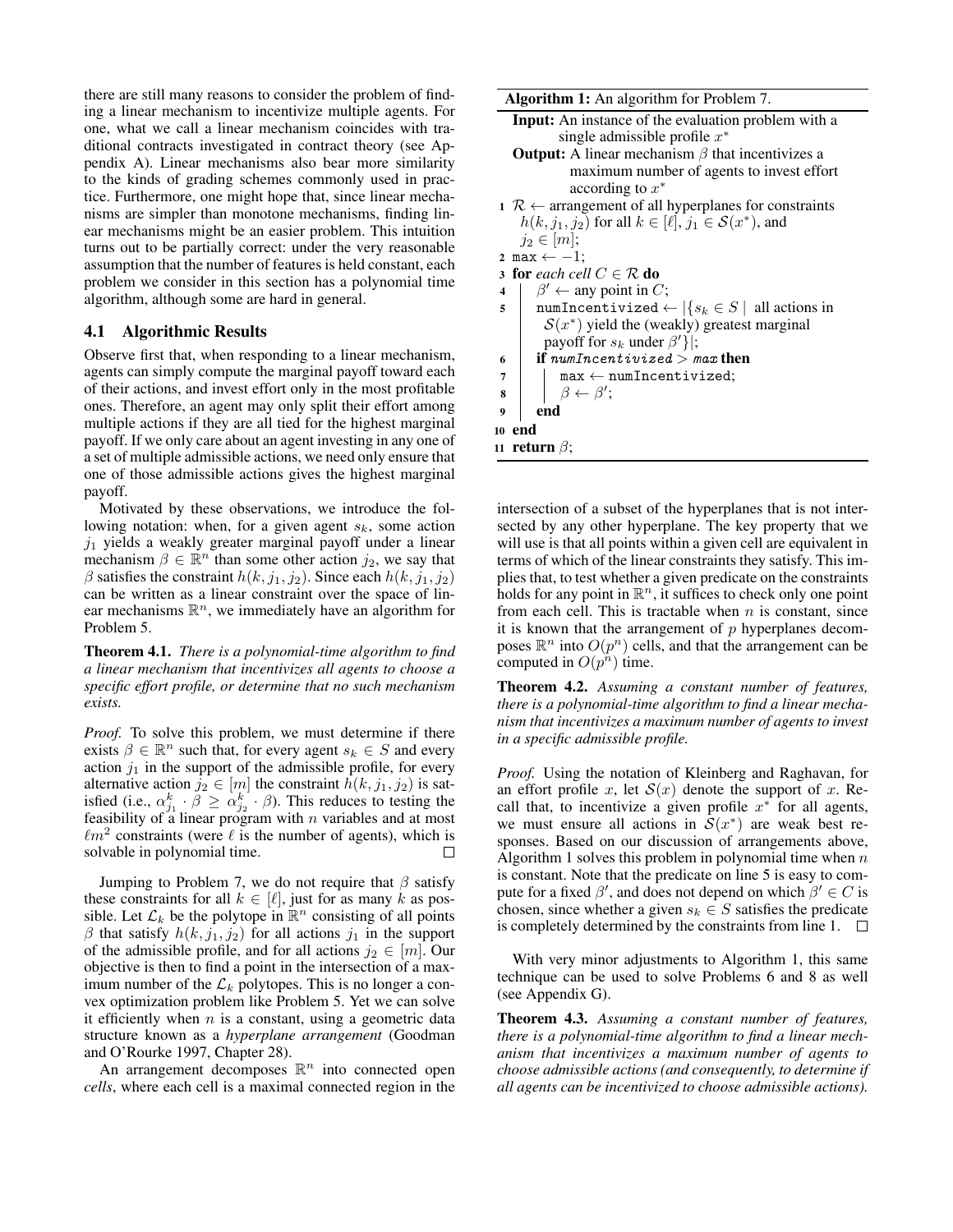## 4.2 Hardness Results

Since these algorithms for Problems 6, 7, and 8 all rely on the ability to efficiently enumerate all cells in a lowdimensional hyperplane arrangement, it is natural to ask what happens when the number of features is part of the input, making this technique no longer viable. As it turns out, all three problems are NP-complete in general.

#### Theorem 4.4. *The following problems are NP-complete:*

- *1. Finding a linear mechanism that incentivizes a maximum number of agents to invest only in admissible actions / a specific admissible profile.*
- *2. Finding a linear mechanism that incentivizes all agents to invest only in admissible actions.*<sup>9</sup>

Part (1) follows from the same reduction outlined in Section 3.3 since the instances produced by that reduction have a special property: whenever a particular subset of agents can be incentivized to choose admissible actions using a monotone mechanism, they can, in fact, be so incentivized using a linear mechanism. The hardness in part (2) is of a completely different nature, and is proved via a separate reduction from 3SAT. See Appendices D and F for the proofs.

#### 5 Discussion

Designing an evaluation scheme for a group of agents is broad practical dilemma. It comes up in credit scoring, principal-agent relationships without money (commanders and soldiers, teachers and students), employment under collective agreements, etc. In these cases, designing a *single* evaluation rule for all agents is the only realistic approach. This paper addresses the challenge of multi-agent evaluation from a computational perspective, answering an open question of Kleinberg and Raghavan (2019). Our main contribution is in showing that the evaluation problem with more than one agent is "a whole new ball game": for example, monotone mechanisms now have more power than linear ones, and the goal of incentivizing admissible actions is now separate (and often harder) than incentivizing a particular effort profile.

There are many directions for future research. A natural one is *approximating* the optimal number of incentivized agents when maximizing is NP-hard. Our techniques are able to provide insights in this direction, since we show a close connection to the Feedback Vertex Set problem, for which both approximations and lower bounds are known (Bar-Yehuda et al. 1998). Other future directions include settings with hidden types as well as hidden actions, incentivizing agent cooperation (by allowing features like scores on a group project), or accommodating complex effects of combinations of agent actions.

## Acknowledgments

This work was partially supported by the National Science Foundation under grants IIS-1350598, IIS-1714140, CCF-

1525932, and CCF-1733556; by the Office of Naval Research under grants N00014-16-1-3075 and N00014-17-1- 2428; by a J.P. Morgan AI Research Award; by a Guggenheim Fellowship; by the Israel Science Foundation (grant No. 336/18); and by a Taub Family Foundation Fellowship. Part of this work was done while Dobson was visiting the Technion via the MISTI-MIT Israel Program.

#### References

Babaioff, M.; Feldman, M.; and Nisan, N. 2006. Combinatorial agency. In *Proceedings of the 7th ACM Conference on Electronic Commerce (EC)*, 18–28.

Bar-Yehuda, R.; Geiger, D.; Naor, J.; and Roth, R. M. 1998. Approximation algorithms for the feedback vertex set problem with applications to constraint satisfaction and Bayesian inference. *SIAM Journal on Computing* 27(4):942–959.

Dekel, O.; Fischer, F.; and Procaccia, A. D. 2010. Incentive compatible regression learning. *Journal of Computer and System Sciences* 76(8):759–777.

Dütting, P.; Roughgarden, T.; and Talgam-Cohen, I. 2019. Simple versus optimal contracts. In *Proceedings of the 20th ACM Conference on Economics and Computation (EC)*, 369–387.

Goodman, J. E., and O'Rourke, J., eds. 1997. *Handbook of Discrete and Computational Geometry*. CRC Press.

Grossman, S. J., and Hart, O. D. 1983. An analysis of the principal-agent problem. *Econometrica* 51(1):7–45.

Hardt, M.; Megiddo, N.; Papadimitriou, C. H.; and Wootters, M. 2016. Strategic classification. In *Proceedings of the 7th ACM Conference on Innovations in Theoretical Computer Science (ITCS)*, 111–122.

Kleinberg, J. M., and Raghavan, M. 2019. How do classifiers induce agents to invest effort strategically? In *Proceedings of the 20th ACM Conference on Economics and Computation (EC)*, 825–844.

Meir, R.; Procaccia, A. D.; and Rosenschein, J. S. 2008. Strategyproof classification under constant hypotheses: A tale of two functions. In *Proceedings of the 23rd AAAI Conference on Artificial Intelligence (AAAI)*, 126–131.

Meir, R.; Procaccia, A. D.; and Rosenschein, J. S. 2012. Algorithms for strategyproof classification. *Artificial Intelligence* 186:123–156.

Xiao, S.; Wang, Z.; Chen, M.; Tang, P.; and Yang, X. 2020. Optimal common contract with heterogeneous agents. In *Proceedings of the 34th AAAI Conference on Artificial Intelligence*. To appear.

<sup>&</sup>lt;sup>9</sup>The hardness of the problem in part  $(2)$  of the theorem implies the hardness of the first problem in part (1); we list these separately for consistency with Table 1.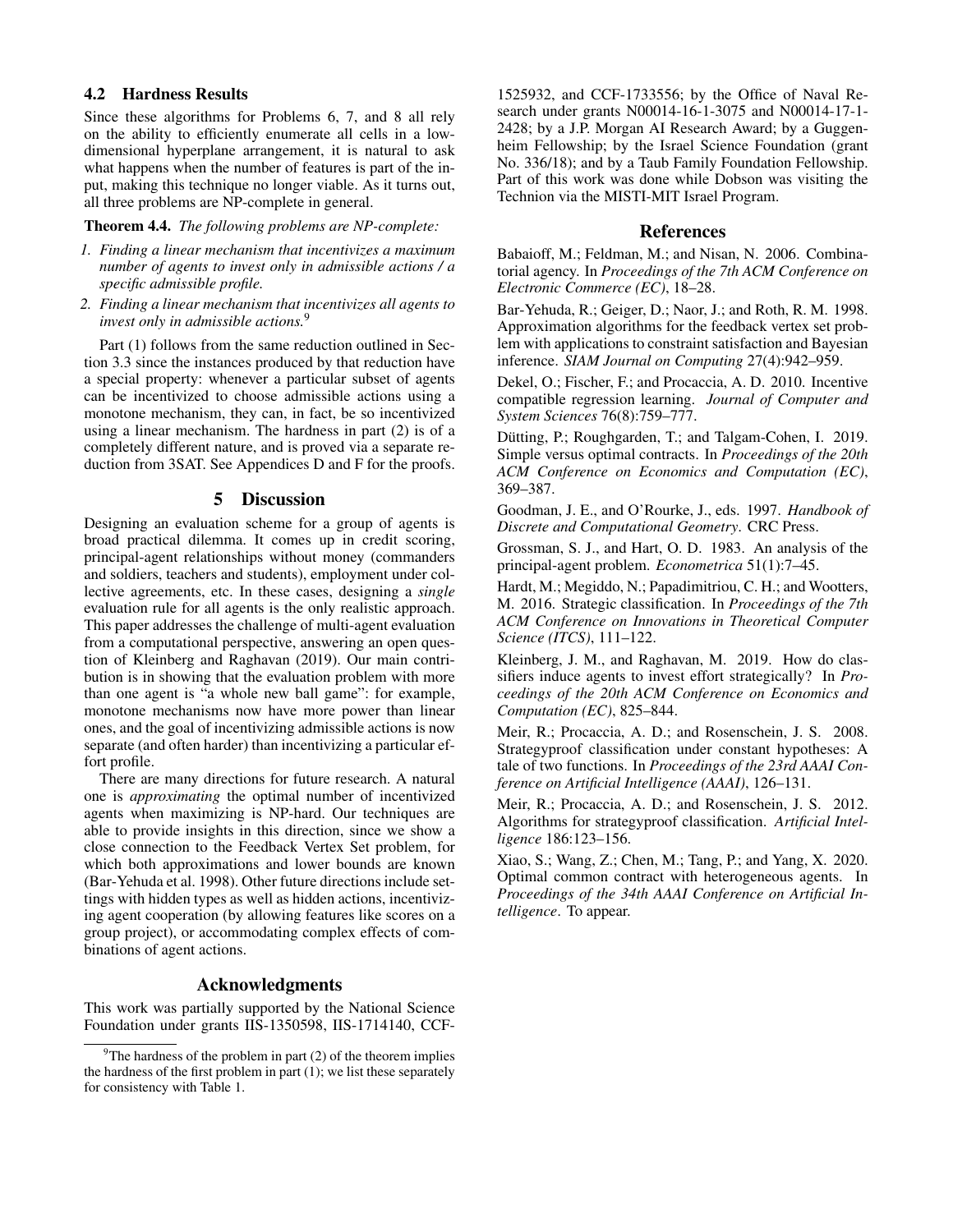# Multiagent Evaluation Mechanisms: Supplemental Material

The purpose of this online appendix is to provide additional observations and present complete proofs of results stated in the manuscript.

## A Relation to Contract Design

In this appendix we analyze the connection between our evaluation model and the standard principal-agent model in contract design. The connection described in Appendix A.1 does not appear to have been observed before.

#### A.1 Casting our Basic Model as a Principal-Agent Setting

We focus here on the basic setting with a single agent  $s_k$  (we omit the index k for simplicity) and linear mechanisms.

Evaluation model recap. Recall that in our *evaluation* problem, there are m actions  $1, 2, \ldots, m$ , and n features  $F_1, F_2, \ldots, F_n$ . There is a mapping  $\alpha_j$  from action j to the features; we assume here without loss of generality that  $\sum_i \alpha_{j,i} \leq 1$ (this is by normalization of the matrix  $\alpha$ ), so that  $\alpha_j$  can be treated as a vector of probabilities.<sup>9</sup> In general, the agent plays a mixed strategy x over the actions, where  $\sum_j x_j^k = 1$  (since the agent is strictly incentivized to exhaust their effort budget of size 1). But given a *linear* mechanism  $\beta = (\beta_1, \dots, \beta_n)$ , recall from Section 4 that it is without loss to assume the agent plays a pure strategy and picks a single action  $j$  that maximizes their utility

$$
\sum_i \alpha_{j,i} \beta_i.
$$

The goal of the principal is to design the mechanism such that  $\dot{\gamma}$  is an admissible action.

Principal-agent model. Keeping the evaluation problem in mind, let us turn to the classic *principal-agent* problem: There are m action  $a_1, a_2, \ldots, a_m$  and n rewards  $r_1, r_2, \ldots, r_n$  to the principal. There is a distribution  $\alpha_j$  mapping action  $a_j$  to the rewards. Given a contract  $\beta = (\beta_1, \dots, \beta_n)$  specifying the agent's payment for every reward, the agent chooses action  $a_j$  that maximizes their expected payment

$$
\sum_i \alpha_{j,i} \beta_i.
$$

The goal of the principal is to maximize the expected reward minus payment, i.e.,  $\sum_i \alpha_{j,i}(r_i - \beta_i)$ .

Comparison. As can be seen from the descriptions above, the basic evaluation problem and the principal-agent problem are almost identical, up to the principal's goal. From the principal's perspective, evaluation is in some sense simpler: In the principal-agent model, the principal often wishes to incentivize a certain action  $a_j$ —like in the evaluation model—but needs to do so with minimum expected payment  $\sum_i \alpha_{j,i}\beta_i$ . In contrast, "paying" the agent in the evaluation model by awarding them a high score does not affect the utility of the principal. From the agent's perspective, the two models are equivalent! This means that some classic results from contract theory like the *characterization of incentivizable actions* apply to evaluation. The last observation helps explain the similarity between the classic characterization (see, for example, Proposition 1 in (Dütting, Roughgarden, and Talgam-Cohen 2019b)), and the characterization of Kleinberg and Raghavan (which holds more generally see below).

We end this discussion of the basic evaluation setting by emphasizing that despite the connection to contract design theory, the term *linear mechanism* used in this paper is not the same as *linear contract*. In linear mechanisms, the score is a *multilinear* function of the n features with coefficients  $\beta_1, \ldots, \beta_n$ —and this is referred to simply as a *contract* in microeconomics. In linear contracts, there is a single coefficient  $\beta$  that is multiplied by the reward  $r_i$  to specify the payment of the agent when their action leads to the realized reward  $r_i$ .

## A.2 Generalizations Beyond Standard Principal-Agent Settings

Interestingly, two aspects of evaluation introduced by Kleinberg and Raghavan (2019) strictly generalize the classic principalagent model: concave conversion functions, and non-linear mechanisms.

<sup>&</sup>lt;sup>9</sup>If the entries sum up to 1 then we have a distribution, which can be interpreted as follows: the effort which the agent puts into action j adds to feature  $F_i$  with probability  $\alpha_{j,i}$ . If the entries sum up to less than 1, we interpret this as if with probability  $1-\sum_i \alpha_{j,i}$  the effort leads to nothing. This view of the model is nice as it captures the probabilistic aspects of one's actions. For example, a student may study for the exam and still fail with some small probability.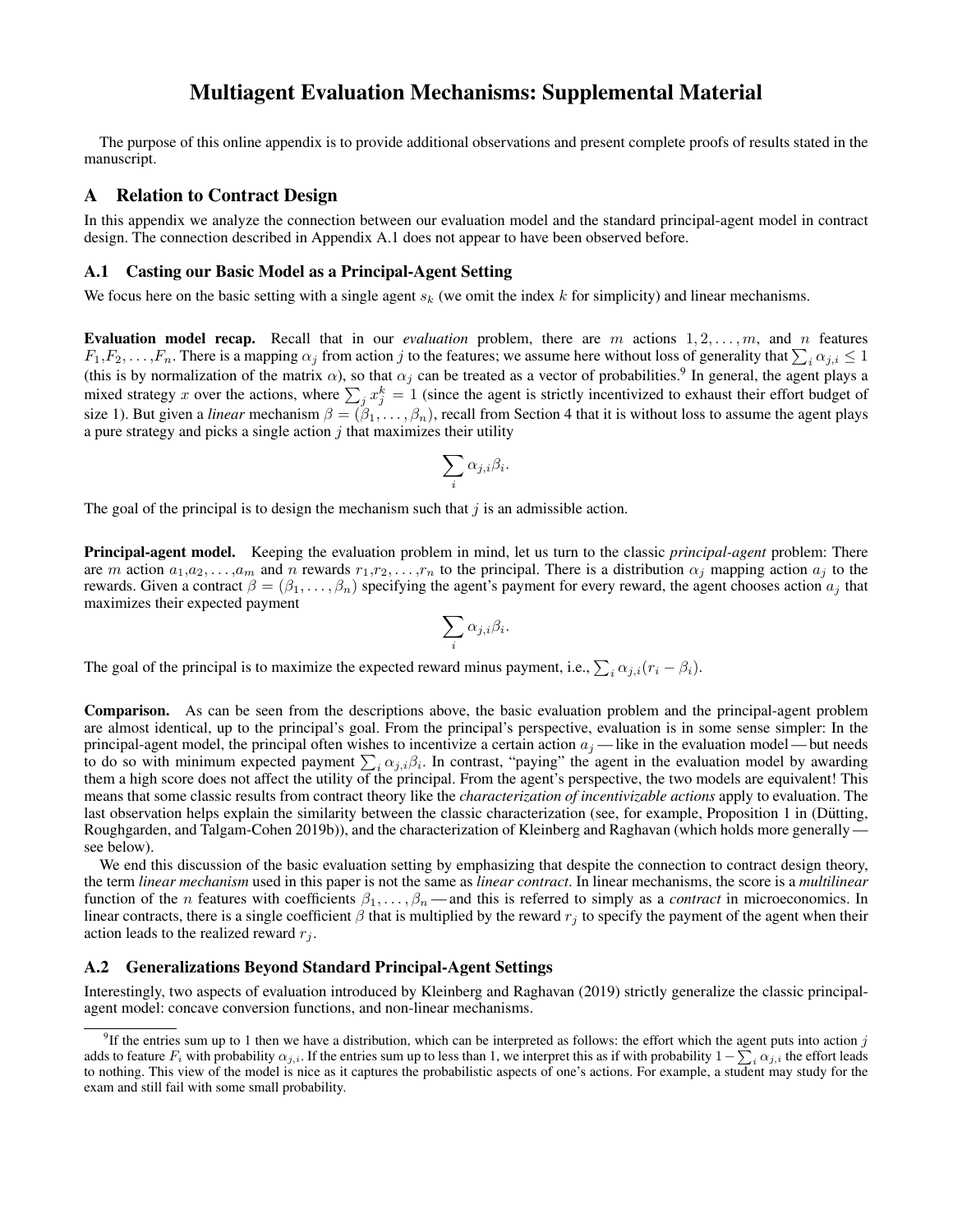Concave conversion functions. Kleinberg and Raghavan (2019) introduce a more general way to translate the agent's effort profile x into features: instead of  $F_i = \sum_j x_j \alpha_{j,i}$ , they define  $F_i = f_i(\sum_j x_j \alpha_{j,i})$ , where  $f_i$  is a concave, strictly increasing function. This has an interesting effect — since now putting in only (say) 80% of the effort into a certain action can result in almost 100% of the feature value, the agent is strictly incentivized to split their effort among different actions. One of the main contributions of Kleinberg and Raghavan (2019) is in showing that a generalization of the classic incentivizability characterization holds in this generalized setting, and moreover that for a single agent there is no need to consider mechanisms beyond linear.

In Appendix I we discuss extensions of our results to concave conversion functions.

Non-linear mechanisms. In the evaluation model, the principal designing the contract is assumed to have access to more information about the agent's actions than in the classic model. In particular, they view the full vector of features rather than a single realization drawn from  $\alpha_i$ . Thus, they are no longer confined to paying the agent  $\beta_i$  for the *i*th realization, and can choose any monotone function of the features. This extra freedom becomes significant when dealing with multiple agents, as demonstrated in the body of this paper.

#### A.3 Our Treatment of Multiple Agents versus Classic Literature

Our work's focus is on mechanisms/contracts for multiple agents. In the classic literature, multiple agents have been investigated under two main models (Salanie 2005, pp. 140-141). In one, a group of agents work together as a team and are evaluated and rewarded depending on the global outcome. The main design challenge is to discourage agents from free-riding on others' contribution. A variation is when agents have separate tasks but are expected to help one another. In the other model, the conversion of different agents' efforts to outcomes is interconnected, so the principal can learn about one agent's actions from the outcomes of another, and the design challenge lies in best utilizing the available information. In both models, each agent has a personal contract with the principal. We initiate a third model, in which what unifies the  $\ell$  different principal-agent problems is not the need to incentivize teamwork or optimize information, but rather the fairness requirement that all agents face the *same* evaluation mechanism. In other words, a single contract should apply to the whole group, and still manage to incentivize desirable actions.

## B Constructing Imitation Graphs

The efficiency of the algorithm presented in Corollary 3.2 relies on the following lemma, which we will now prove.

**Lemma B.1.** Given an assignment of profiles  $x^*: S \to A$  and any pair of agents  $(s_1, s_2) \in S$ , it is possible to determine, in polynomial time, whether  $(s_1, s_2)$  is an edge of the imitation graph with respect to  $x^*$ , and if so, whether or not that edge is *strict.*

*Proof.* Suppose  $x^*(s_2) = x^2$ . To determine if  $s_1$  can imitate  $s_2$ , we must determine if the following set is nonempty:

$$
\mathcal{I} := \{x^1 \in \mathcal{X} \mid x^1 \notin \mathcal{A} \text{ and } F^{s_1}(x^1) \ge F^{s_2}(x^2) \}.
$$

In the admissible profile variant of the problem, A is a single point in  $\mathbb{R}^m$ , while in the admissible actions variant, A is a standard simplex supported over the admissible actions. In either of these two cases, we can express A as some polytope bounded by at most 2m hyperplanes

$$
\mathcal{A} = \{ x \in \mathbb{R}^m \mid \text{for all } j \in [2n], a_j \cdot x \le b_j \},
$$

where each  $a_j$  is a vector in  $\mathbb{R}^m$  and each  $b_j$  is a scalar. For  $x^1$  not to be contained in A, it must violate one of these constraints. Therefore,

$$
\mathcal{I} = \{x^1 \in \mathcal{X} \mid \text{for some } j \in [2n], a_j \cdot x > b_j; \text{ and } F^{s_1}(x^1) \ge F^{s_2}(x^2) \}
$$
  
= 
$$
\bigcup_{j \in [2n]} \{x^1 \in \mathcal{X} \mid a_j \cdot x > b_j \text{ and } F^{s_1}(x^1) \ge F^{s_2}(x^2) \}
$$

Determining whether each of these  $2n$  sets is nonempty is an LP feasibility problem with a mixture of strong and weak inequalities, which can be solved in polynomial time using linear programming by Lemma B.2. Computing whether a given edge is a strict edge is the same, except that we have more strict inequalities.  $\Box$ 

Lemma B.2. *Given matrices* A *and* C*, and vectors* b *and* d*, it is possible to determine, in polynomial time, whether there exists*  $an x \in \mathbb{R}^m$  *satisfying the constraints* 

$$
Ax \le b
$$
  

$$
Cx < d,
$$

The authors could not find a formal reference for this fact. This proof is inspired by (Lorenz 2012).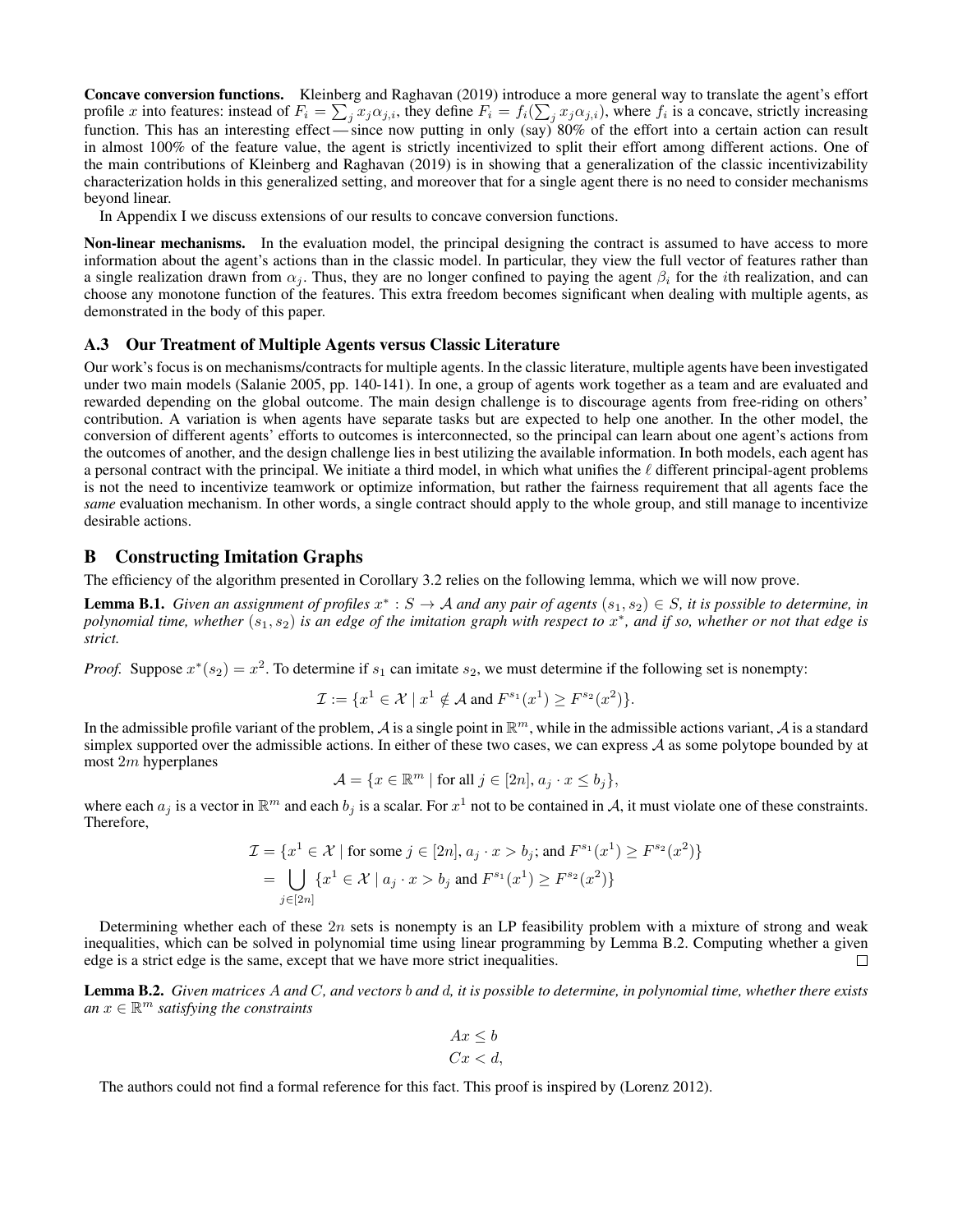*Proof.* Suppose b and d are column vectors of length k and l, respectively. If  $A_i$  refers to the i<sup>th</sup> row of A and  $C_j$  refers to the  $j<sup>th</sup>$  row of C, we can rewrite these constraints as

$$
A_i x \le b_i
$$
  
\n
$$
C_j x < d_j
$$
\n
$$
\forall i \in [k]
$$
  
\n
$$
\forall j \in [\ell].
$$

For a given x, these constraints are satisfied if and only if there is some  $\varepsilon > 0$  satisfying

$$
A_i x \le b_i
$$
  
\n
$$
C_j x + \varepsilon \le d_j
$$
  
\n
$$
\forall i \in [k]
$$
  
\n
$$
\forall j \in [\ell].
$$

This is possible if and only if the following LP, with variables  $x \in \mathbb{R}^m$ ,  $\varepsilon \in \mathbb{R}$  has an optimal value strictly greater than zero: maximize  $\varepsilon$ 

subject to  $\begin{array}{ll} A_i x \leq b_i & \forall i \in [k] \ C_j x + \varepsilon \leq d_j \ \ \forall j \in [\ell]. \end{array}$ 

## C Problem 2: Algorithm and Hardness

In this appendix we prove both parts of Theorem 3.3.

#### C.1 Algorithm for Problem 2 with a Constant Number of Features

*Proof of Theorem 3.3 Part 1.* We claim that Algorithm 2 (together with the mechanism from Theorem 3.1) solves Problem 2 when there are a constant number of features.

#### Algorithm 2: Finds an assignment of profiles to solve Problem 2.

**Input:**  $\mathcal{X}, \mathcal{A}, \{F^s \mid s \in S\}$ 

**Output:** An assignment of profiles  $x^* : S \to A$  such that the imitation graph with respect to  $x^*$  has no cycles containing any strict edges, or IMPOSSIBLE if no such assignment exists

```
1 T_1 \leftarrow S;
 2 x^* \leftarrow an empty map;
 j \leftarrow 1;
 4 while T_i is nonempty do
 5 \mid T_{i+1} \leftarrow \emptyset;6 while |T_j| is decreasing do
 7 \parallel \mod{\theta}:
 8 for s_1 \in T_i do
 9 if \exists x^1 \in \mathcal{A}, \ [\forall s_2 \in T_{j+1}, \ \neg \big(\exists x^2 \in \mathcal{X} \setminus \mathcal{A}, \ \forall i \in [n], \ F^{s_2}(x^2)_i \geq F^{s_1}(x^1)_i \big)\wedge \left[ \forall s_2 \in T_j, \; \neg \left( \exists x^2 \in \mathcal{X} \setminus \mathcal{A}, \, \forall i \in [n], \, F^{s_2}(x^2)_i > F^{s_1}(x^1)_i \right) \right] then
10 | | x^*(s_1) \leftarrow some valid choice of x^1;
11 else
12 | | | move \leftarrow move \cup \{s_1\};13 end
14 end
15 T_i \leftarrow T_i \setminus \text{move};16 \left| \right| T_{j+1} \leftarrow T_{j+1} \cup \text{move};17 end
18 if T_i = \emptyset then
19 | return IMPOSSIBLE;
20 else
21 j \leftarrow j + 1;22 end
23 end
24 return x^*;
```
In words, the conditional statement on line 9 says that there must exist some admissible profile  $x^1$  such that, if  $s_1$  plays  $x^1$ , no agent in  $T_{j+1}$  can imitate  $s_1$ , and no agent in  $T_j$  can strictly imitate  $s_1$ . We will return to the complexity of this predicate shortly. Assuming for now that it is possible to compute in polynomial time, it is not hard to see that the algorithm as a whole runs in polynomial time as well, since all three loops run for at most  $|S|$  iterations, and consist only of elementary operations. We now argue that the algorithm is correct.

 $\Box$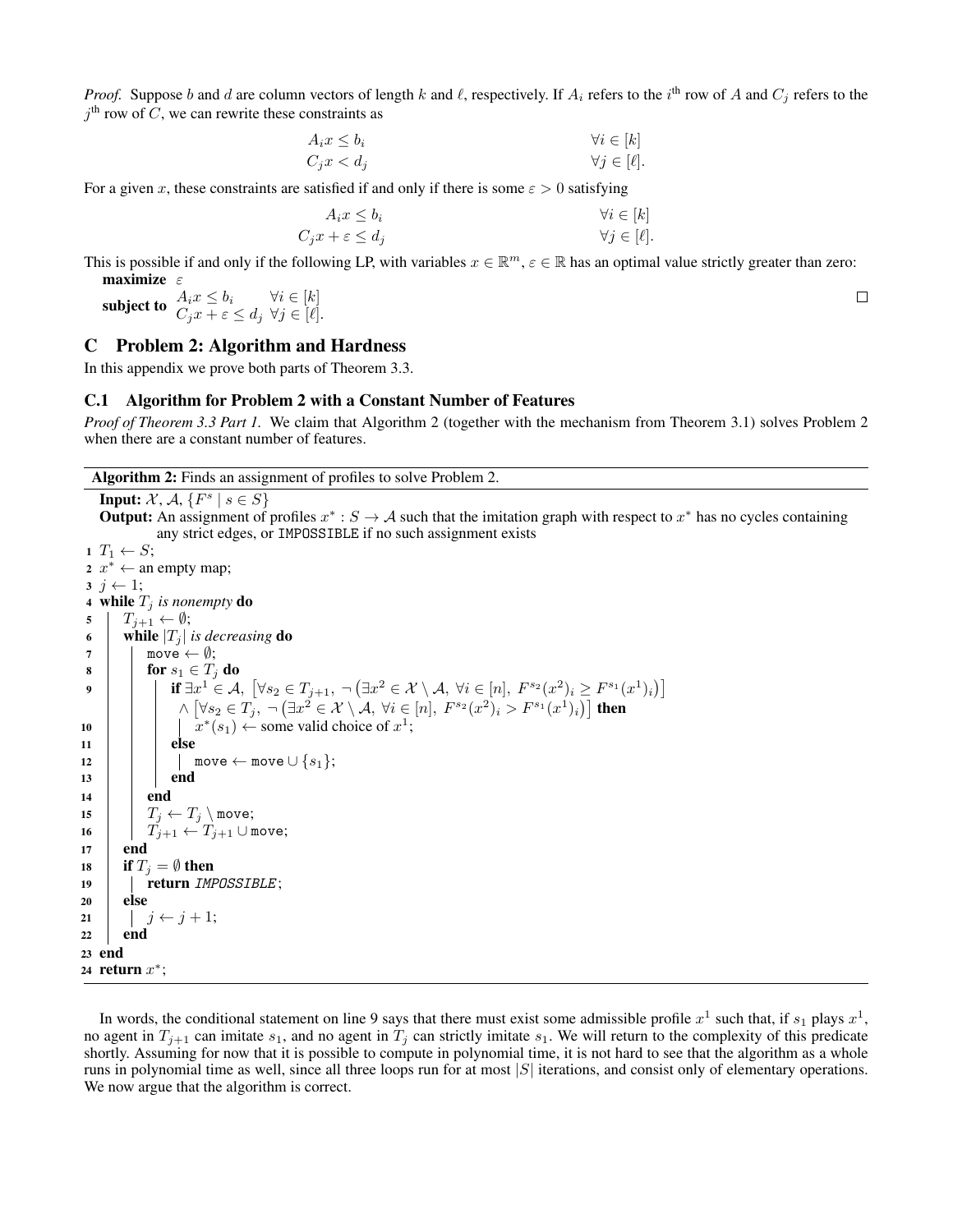Suppose first that the algorithm returns on line 19 at some specific iteration  $j$  of the outer loop. We claim that there is no  $x^*$ :  $\hat{S}$   $\rightarrow$  A such that the imitation graph with respect to  $x^*$  has no cycles containing any strict edges. Suppose toward a contradiction that there was such an  $x^*$ , and let G be the induced subgraph of the imitation graph with respect to  $x^*$  generated by the vertices in  $T_j$  as it was at the beginning of the first iteration of the loop starting on line 6 (or equivalently, the vertices in  $T_{j+1}$  at the end of the last iteration of the loop). Let  $H \subseteq V(G)$  be the first strongly connected component in some topologically-sorted order.

We claim that the following invariant holds throughout the loop starting on line 6:  $H \subseteq T_j$ . Clearly, it holds before the first iteration of the loop, since  $V(G) = T<sub>i</sub>$  by the definition of G. To prove that each iteration preserves this invariant, it suffices show that the only vertices that are removed from  $T_j$  on line 15 are ones which cannot possibly be in H. Suppose toward a contradiction that some  $s_1$  falsifying the predicate on line 9 was contained in H. Since  $s_1$  falsifies the predicate, we must have that either

- 1. some  $s_2 \in T_{j+1}$  can imitate  $s_1$  playing  $x^*(s_1)$ , or
- 2. some  $s_2 \in T_j$  can strictly imitate  $s_1$  playing  $x^*(s_1)$ .

In either case,  $(s_2, s_1) \in E(G)$ , implying that  $s_2 \in H$  as well. In case (1) this contradicts the assumption that the invariant holds at the beginning of the iteration, since  $s_2 \in T_{j+1} \implies s_2 \notin T_j \implies s_2 \notin H$ . In case (2) this contradicts the assumption that G has no cycles containing any strict edges, since  $(s_2, s_1)$  is a strict edge between two vertices in the same strongly connected component H. Thus, in either case, we have a contradiction, so no  $s_1 \in H$  is removed from  $T_j$  on line 15. It follows that  $H \subseteq T_i$  is an invariant of the loop starting on line 6.

However, since we are assuming that the algorithm returns on line 19, at the end of this loop we must have  $T_j = \emptyset$ . Thus, we have  $H \subseteq T_j = \emptyset$ , implying H is empty. This is a contradiction, since the first strongly connected component of G cannot possibly be empty. Hence, there can be no  $x^*: S \to A$  such that the imitation graph with respect to  $x^*$  has no cycles containing any strict edges.

Now suppose that the algorithm returns on line 24. Let G be the imitation graph with respect to the assignment  $x^*$  returned by the algorithm. We must show that  $G$  has no cycles containing any strict edges. Suppose toward a contradiction that  $G$  contains a directed cycle  $s_1, s_2, \ldots, s_q, s_1$ , where  $(s_q, s_1)$  is a strict edge. For each  $k \in [q]$ , let  $j_k$  be the unique index such that  $s_k \in T_{j_k}$ . Observe that for each  $k \in [q-1]$ , if  $j_{k+1} < j_k$ , then on iteration  $j_{k+1}$  of the outer loop,  $s_k$  must have been moved out of  $T_{j_{k+1}}$  and into  $T_{j_{k+1}+1}$ , so the condition on line 9 implies that  $s_k$  should not be able to imitate  $s_{k+1}$  playing  $x^1 = x^*(s_{k+1})$ .

Since  $(s_k, s_{k+1}) \in E(G)$ , we have by *modus tollens* that  $j_k \leq j_{k+1}$ . Similarly, if  $j_1 \le j_q$  then on iteration  $j_1$  of the outer loop, on the final iteration of the loop on line 6,  $s_q \in T_{j_1} \cup T_{j_1+1}$ , so the

condition on line 9 implies that  $s_q$  should not be able to strictly imitate  $s_1$  playing  $x^1 = x^*(s_1)$ . So again, by *modus tollens*, since  $(s_q, s_1) \in E(G)$  is a strict edge, we have that  $j_q < j_1$ .

Thus, we have a contradiction in the form of an inconsistent cycle of inequalities

$$
j_1 \leq j_2 \leq \cdots \leq j_q < j_1,
$$

so it must be that G has no cycles containing any strict edges.

We have now proved that the algorithm is correct in both cases. All that is left to show is that we can compute the predicate on line 9 in polynomial time when  $n$  is constant.

It will be more convenient to consider the negation:

$$
\forall x^{1} \in \mathcal{A}, \left[\exists s_{2} \in T_{j+1}, \exists x^{2} \in \mathcal{X} \setminus \mathcal{A}, \forall i \in [n], F^{s_{2}}(x^{2})_{i} \ge F^{s_{1}}(x^{1})_{i}\right]
$$

$$
\vee \left[\exists s_{2} \in T_{j}, \exists x^{2} \in \mathcal{X} \setminus \mathcal{A}, \forall i \in [n], F^{s_{2}}(x^{2})_{i} > F^{s_{1}}(x^{1})_{i}\right]
$$

$$
G(\cdot) \left(\sum_{i} \in \mathbb{R}^{n} \setminus \mathbb{R}^{n} \setminus \mathbb{R}^{n} \setminus \mathbb{R}^{n} \setminus \mathbb{R}^{n} \setminus \mathbb{R}^{n} \setminus \mathbb{R}^{n} \setminus \mathbb{R}^{n} \setminus \mathbb{R}^{n} \setminus \mathbb{R}^{n} \setminus \mathbb{R}^{n} \right]
$$

$$
(2)
$$

For each  $s_2 \in T_{i+1}$ , let

$$
C(s_2) := \{ F \in \mathbb{R}^n \mid \exists x^2 \in \mathcal{X} \setminus \mathcal{A}, \ \forall i \in [n], \ F_i \leq F^{s_2}(x^2)_i \}.
$$

and for each  $s_2 \in T_i$ , let

$$
C(s_2) := \{ F \in \mathbb{R}^n \mid \exists x^2 \in \mathcal{X} \setminus \mathcal{A}, \ \forall i \in [n], \ F_i < F^{s_2}(x^2)_i \}.
$$

Then (2) becomes

$$
\forall x^1 \in \mathcal{A}, \ F^{s_1}(x^1) \in \bigcup_{s_2 \in T_j \cup T_{j+1}} C(s_2),\tag{3}
$$

In other words, we need to determine if

$$
F^{s_1}(\mathcal{A}) \subseteq \bigcup_{s_2 \in T_j \cup T_{j+1}} C(s_2). \tag{4}
$$

If this is not the case, then we would additionally like to find specific evidence in the form of a point

$$
F \in F^{s_1}(\mathcal{A}) \setminus \bigcup_{s_2 \in T_j \cup T_{j+1}} C(s_2),\tag{5}
$$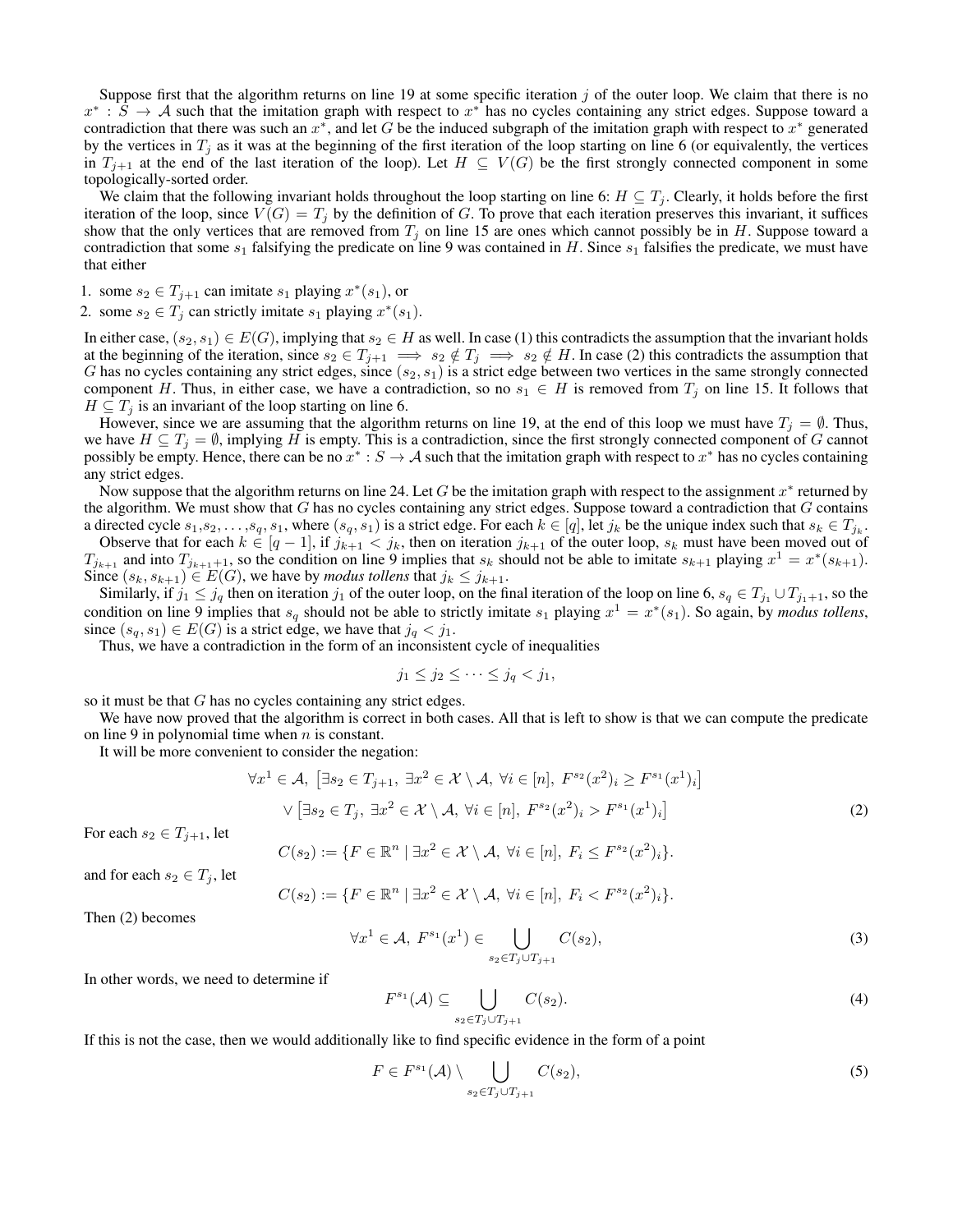as well as an  $x^1 \in A$  such that  $F = F^{s_1}(x^1)$ .

Since we are assuming  $F^{s_1}$  is linear, the set on the left-hand side of (4) is a polytope. As it turns out, we can write each  $C(s_2)$  as a polytope as well (but with some faces open). Geometrically,  $C(s_2)$  is the set you get by taking  $F^{s_2}(\mathcal{X} \setminus \mathcal{A})$  and projecting downward in each coordinate. More formally, one can see that  $F \in C(s_2)$  if and only if F is a convex combination of some point in  $x^2 \in \mathcal{X} \setminus \mathcal{A}$  and each of its  $2^n$  projections onto subspaces spanned by sets of coordinate axes. So, to compute the (closure of the) polytope  $C(s_2)$ , simply take the convex hull of all vertices of the polytope  $F^{s_2}(\mathcal{X} \setminus \mathcal{A})$ , and all of their  $2<sup>n</sup>$  projections. Since n is constant, it follows from (Kaibel and Pfetsch 2003, Problem 1) that there are a polynomial number of such vertices, and that they can be enumerated in polynomial time. By (Kaibel and Pfetsch 2003, Problem 2), we can then obtain a description of the polytope as the intersection of polynomially-many halfspaces. Note that, since some faces of  $\mathcal{X} \setminus \mathcal{A}$ are open (and there are additional strict inequalities in the description of  $C(s_2)$  for any  $s_2 \in T_i$ ), some faces of  $C(s_2)$ , might be open as well.

So determining whether (4) holds is really the question of whether one polytope is contained in a union of other polytopes. To solve this, we construct an arrangement of all hyperplanes defining  $F^{s_1}(\mathcal{A})$  and each  $C(s_2)$ . (See Section 4 for a more detailed discussion of arrangements). Since  $n$  is constant and we have polynomially-many hyperplanes, it follows from Goodman and O'Rourke (1997) that the arrangement has polynomially-many cells. To check if (4) holds, simply enumerate every cell contained in  $F^{s_1}(A)$  and check if it is contained in some  $C(s_2)$ . These containments are easy to determine, since either all points of the first cell are contained in the second one, or none are, so we can just test one point per cell, as done in Algorithm 1. Note that having a mixture of closed and open faces does not matter here, since boundaries of cells in an arrangement are considered to be distinct cells. If we find some point in some cell that is contained in  $F^{s_1}(\mathcal{A})$  but is not contained in the union of the  $C(s_2)$  sets (as in (5)), then we can easily invert  $F^{s_1}$  to obtain an  $x^1$  to set  $x^*(s_1)$  to on line 10.

Hence, for constant  $n$ , the computation involved in lines 9 and 10 can be done in polynomial time, and thus the entire algorithm runs in polynomial time.  $\Box$ 

#### C.2 Hardness of Problem 2

*Proof of Theorem 3.3 Part 2.* Problem 2 is in NP since we can easily verify that a given choice of preference profile for each agent gives an imitation graph with no cycles containing any strict edges by Lemma B.1.

To prove NP-hardness, we give a reduction from 3SAT, involving 3 different kinds of agents, 5 different kinds of actions, and 2 different kinds of features. An example is given in Figure 4. For a 3SAT formula

$$
\varphi = c_1 \wedge c_2 \wedge \cdots \wedge c_m
$$

where each clause is a disjunction of 3 literals in the set  $\{v_1, \overline{v_1}, v_2, \overline{v_2}, \ldots, v_n, \overline{v_n}\}$ , we construct an instance of Problem 2 with the following agents, actions, and features. Note that in this section we break a few of the notational conventions laid out in Section 2. First, we use lowercase f's for the feature values so as to avoid confusion with the symbol " $F$ ," which is used to denote the Boolean value "false." These features are indexed by 2 variables instead of 1. Second, we refer to some of the actions not as numbers between 1 and m, but instead by symbols  $a_{i,b}$ , indexed by two variables i and b. We refer to the level of effort invested by an agent in such an action as  $x_{i,b}$ .

Agents Purpose/Meaning  $s_0$  Can always strictly imitate all other agents, so the goal is to make no other agents able to imitate  $s_0$ .  $s_{1,i}$  for  $i \in [n]$  Ensure  $s_0$  invests in either action  $a_{i,T}$  or  $a_{i,F}$  (corresponding to setting  $v_i$  to be true or false).  $s_{2,j}$  for  $j \in [m]$  Ensure clause  $c_j$  is satisfied by the assignment of variables corresponding to the actions that  $s_0$  invests in.

|                                                                                                               |  | Actions In $A$ ? Purpose/Meaning                                                                                                                                                                 |  |  |
|---------------------------------------------------------------------------------------------------------------|--|--------------------------------------------------------------------------------------------------------------------------------------------------------------------------------------------------|--|--|
|                                                                                                               |  | $a_{i,b}$ for $i \in [n], b \in \{T, F\}$ $\vee$ If $s_0$ invests in action $a_{i,b}$ , it corresponds to setting $v_i = b$ in $\varphi$ .                                                       |  |  |
|                                                                                                               |  | $\times$ The action that any $s_{1,i}$ could use to imitate $s_0$ if $s_0$ does not invest                                                                                                       |  |  |
|                                                                                                               |  | in either $a_{i,T}$ or $a_{i,F}$ .                                                                                                                                                               |  |  |
|                                                                                                               |  | 2 $\times$ The action that any $s_{2,j}$ could use to imitate $s_0$ if $s_0$ 's choice of actions                                                                                                |  |  |
|                                                                                                               |  |                                                                                                                                                                                                  |  |  |
|                                                                                                               |  | $\begin{array}{c c}\n3 & \checkmark \\ \hline\n\end{array}$ The action that each $s \neq s_0$ should take in equilibrium.<br>$4 \times \text{The action that } s_0$ can use to invite the square |  |  |
|                                                                                                               |  | $\times$ The action that $s_0$ can use to imitate any $s \neq s_0$ .                                                                                                                             |  |  |
|                                                                                                               |  |                                                                                                                                                                                                  |  |  |
| Features   Purpose/Meaning                                                                                    |  |                                                                                                                                                                                                  |  |  |
| f, for $i \in [n]$ $h \in \{T, F\}$ The feature values by which some $s \neq s_0$ might be able to imitate so |  |                                                                                                                                                                                                  |  |  |

 $f_{i,b}$  for  $i \in [n], b \in \{T, F\}$  The feature values by which some  $s \neq s_0$  might be able to imitate  $s_0$ .  $f_0$  The feature value by which  $s_0$  can imitate every  $s \neq s_0$ .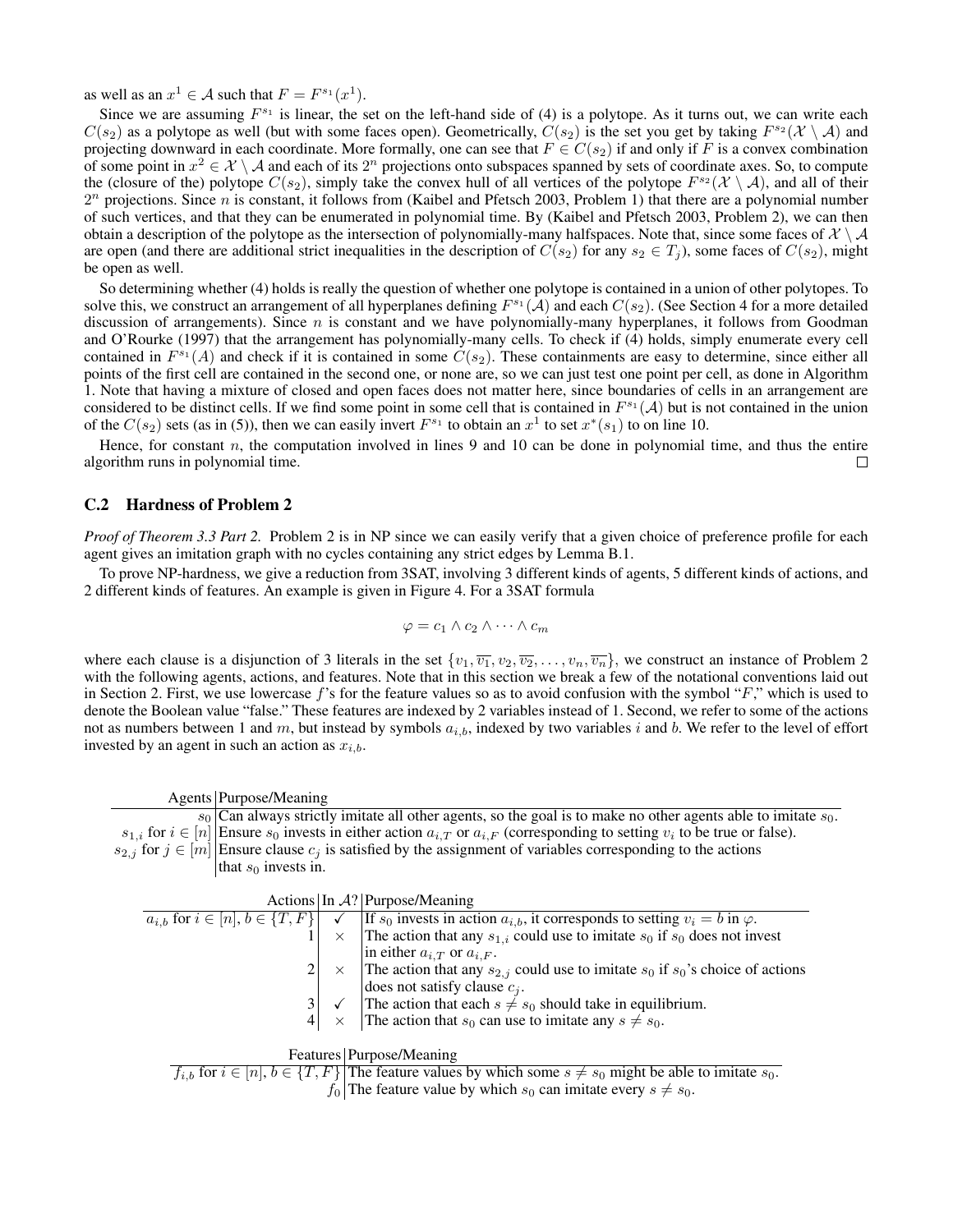# $(v_1 \vee v_2 \vee \overline{v_3}) \wedge (\overline{v_1} \vee v_2 \vee v_3) \wedge (\overline{v_1} \vee \overline{v_2} \vee v_3) \wedge (\overline{v_1} \vee \overline{v_1} \vee v_1 \vee v_3) \wedge (\overline{v_2} \vee \overline{v_3} \vee \overline{v_4}) \wedge (\overline{v_1} \vee \overline{v_3} \vee v_4) \mapsto$



Figure 4: An example of the reduction for Theorem 3.3 part 2 where  $n = 4$  and  $m = 6$ . The formula is uniquely satisfied by setting  $v_1$  and  $v_4$  to be false, and  $v_2$  and  $v_3$  to be true. Note that  $\varepsilon$  does not have to be  $\frac{1}{11}$  exactly; it just has to be strictly smaller than  $\frac{1}{10}$ .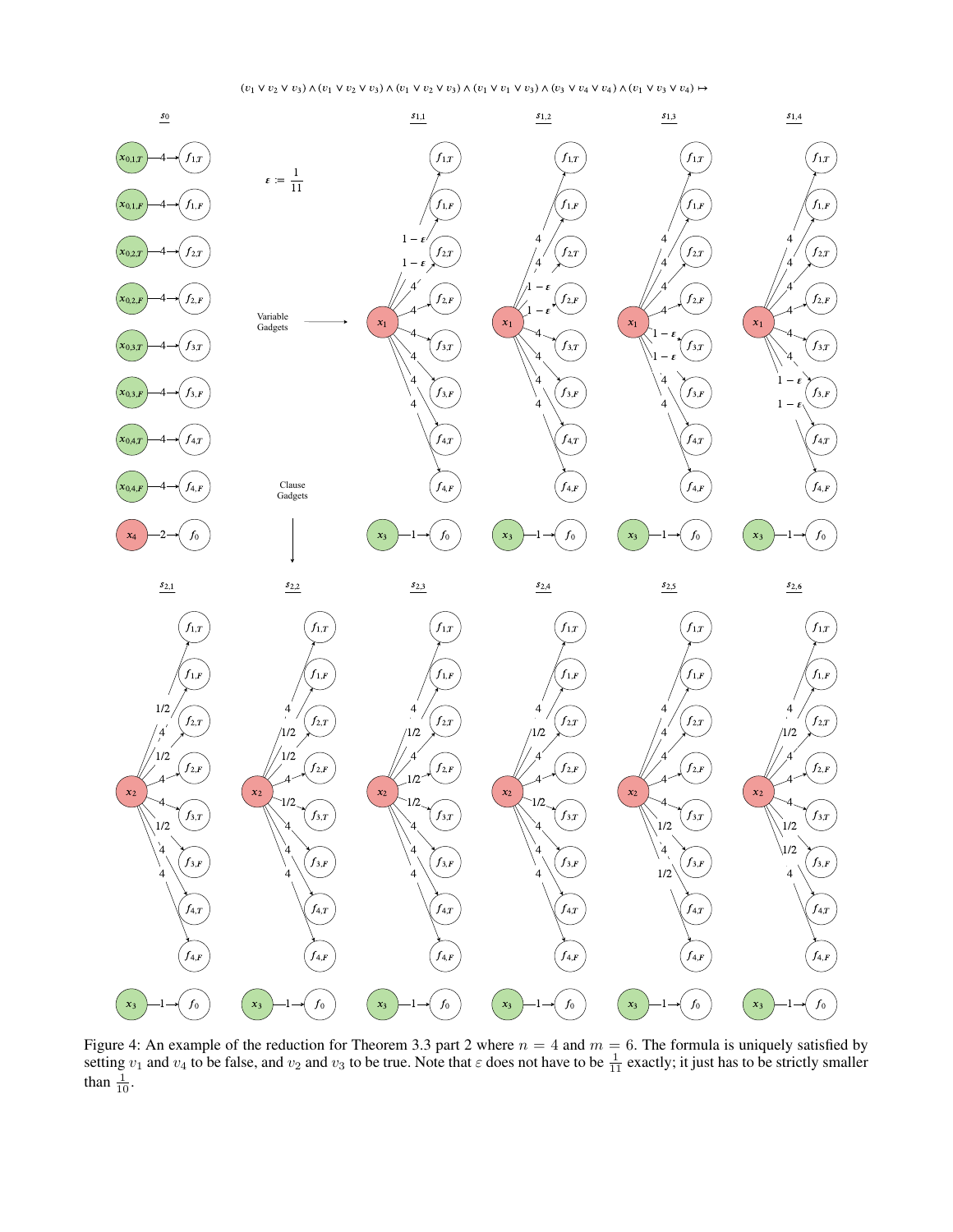Formally, the coefficients for converting actions into features are given below, where, to avoid excessive subscripts, we denote by  $\alpha(s, a, f)$  the effort conversion rate of action a into feature f, for agent s. Any  $\alpha$  values that cannot be matched to an entry on the list are defined to be zero. Here  $\varepsilon$  can be any real number such that  $0 < \varepsilon < \frac{1}{2(n+1)}$ .

$$
\alpha(s_0, a_{i,b}, f_{i,b}) := n
$$
\n
$$
\alpha(s_{1,i}, 1, f_{i',b}) := \begin{cases}\n1 - \varepsilon & \text{if } i = i' \\
n & \text{otherwise}\n\end{cases}
$$
\n
$$
\alpha(s_{2,i}, 2, f_{i,T}) := \begin{cases}\n\frac{1}{2} & \text{if literal } v_i \text{ appears in clause } c_j \\
n & \text{otherwise}\n\end{cases}
$$
\n
$$
\alpha(s_{2,i}, 2, f_{i,T}) := \begin{cases}\n\frac{1}{2} & \text{if literal } v_i \text{ appears in clause } c_j \\
n & \text{otherwise}\n\end{cases}
$$
\n
$$
\alpha(s_{2,i}, 2, f_{i,T}) := \begin{cases}\n\frac{1}{2} & \text{if literal } \overline{v_i} \text{ appears in clause } c_j \\
n & \text{otherwise}\n\end{cases}
$$

To prove the theorem, it suffices to show that  $\varphi$  has a satisfying assignment if and only if there exists an effort profile  $x^*(s)$ for each agent s such that the imitation graph with respect to  $x^*$  has no cycles containing any strict edges. It will be helpful for the reader to refer back to the "Purpose/Meaning" columns in the tables above as needed. Notice that, in this construction, all imitations can only occur between  $s_0$  and other agents. This is because all features that are affected by  $s_0$  choosing an admissible action can only be affected by inadmissible actions from other agents; and similarly, all features that are affected by agents other than  $s_0$  choosing admissible actions can only be affected by inadmissible actions from  $s_0$ . Note also that, since agents other that  $s_0$  have only one admissible action to choose from (action 3), and  $s_0$  can strictly imitate this action by investing in the inadmissible action 4, no matter what,  $s_0$  will always be able to strictly imitate all other agents. Therefore, to determine whether we can find an imitation graph with no cycles containing strict edges, it is equivalent to simply ensure that no agents can imitate  $s_0$ . So we must prove that  $\varphi$  has a satisfying assignment if and only if there exists a feasible  $x^* \in A$  such that no agents can imitate  $s_0$  playing  $x^*$ .

For the forward direction, let  $v_i$  be a satisfying assignment of  $\varphi$ . Let  $x^*$  be the action profile defined by

$$
x_{i,b} := \begin{cases} \frac{1}{n} & v_i = b \\ 0 & \text{otherwise} \end{cases},
$$
  

$$
x_1 := x_2 := x_3 := x_4 := 0.
$$

Note that  $x^*$  is a feasible profile for  $s_0$ , since there are n nonzero values, each with investment  $\frac{1}{n}$ . Clearly,  $x^* \in A$ , since all  $a_{i,b}$  are admissible actions. No  $s_{1,i}$  can imitate  $s_0$ , since even if they dedicated their entire budget to the one inadmissible action that affects feature  $f_{i,v_i}$  (namely, action 1), they will at most be able to achieve  $f_{i,v_i} = 1 - \varepsilon$ , whereas  $s_0$  will achieve

$$
f_{i,v_i} = \alpha(s_0, a_{i,v_i}, f_{i,v_i}) \cdot x_{i,v_i} = n \cdot \frac{1}{n} = 1.
$$

No  $s_{2,j}$  can imitate  $s_0$  either, for if i is the index of the variable whose literal satisfies clause  $c_j$ , then the greatest value for  $f_{i,v_i}$ that  $s_{2,j}$  can achieve is  $\frac{1}{2}$  (by setting  $x_2 = 1$ ), whereas  $s_0$  will again achieve 1. Therefore, no agents can imitate  $s_0$  playing  $x^*$ , so the forward direction is proved.

For the backward direction, suppose we have some admissible and feasible profile for  $s_0$ 

$$
x^* = (x_{1,T}, x_{1,F}, x_{2,T}, x_{2,F}, \dots, x_{n,T}, x_{n,F}, x_1, x_2, x_3, x_4)
$$

such that no  $s \neq s_0$  can imitate  $s_0$ . We break this proof up into 3 claims.

Claim 1: For all  $i \in [n]$ , at least one element of the set  $\{x_{i,T}, x_{i,F}\}$  is at least  $\frac{1-\varepsilon}{n}$ . Suppose, toward a contradiction, that there was some  $i \in [n]$  such that  $x_{i,T} < \frac{1-\varepsilon}{n}$  and  $x_{i,F} < \frac{1-\varepsilon}{n}$ . Then the feature values that  $s_0$  achieves for  $f_{i,T}$  and  $f_{i,F}$  are both at most  $1 - \varepsilon$ . However, by setting  $x_1 = 1$  (which is inadmissible),  $s_{1,i}$  can achieve the feature vector where  $f_{i,T} = f_{i,F} = 1 - \varepsilon$ , and for all  $i' \neq i$ ,  $f_{i,T} = f_{i,F} = n$ , which is weakly greater in all coordinates than the feature vector  $s_0$  achieves by choosing  $x^*$  (recall that  $x_4$  must be zero for  $x^*$  to be admissible). Thus,  $s_{1,i}$  can imitate  $s_0$ , contradicting our hypothesis, so Claim 1 holds.

Claim 2: For each  $i\in [n],$  one element of the set  $\{x_{i,T},x_{i,F}\}$  is at most  $\frac{\frac{1}{2}-\varepsilon}{n}$ , and the other is strictly greater than  $\frac{\frac{1}{2}-\varepsilon}{n}.$ It clearly follows from Claim 1 that at least one element is strictly greater than  $\frac{\frac{1}{2}-\varepsilon}{n}$ . Thus, we need only prove that they are not *both* strictly greater than  $\frac{\frac{1}{2} - \varepsilon}{n}$ , so suppose toward a contradiction that they are. Since at least one element of  $\{x_{i,T}, x_{i,F}\}$  must be at least  $\frac{1-\varepsilon}{n}$  by Claim 1, we have

$$
x_{i,T} + x_{i,F} \ge \frac{1-\varepsilon}{n} + \frac{\frac{1}{2}-\varepsilon}{n} = \frac{\frac{3}{2}-2\varepsilon}{n}.
$$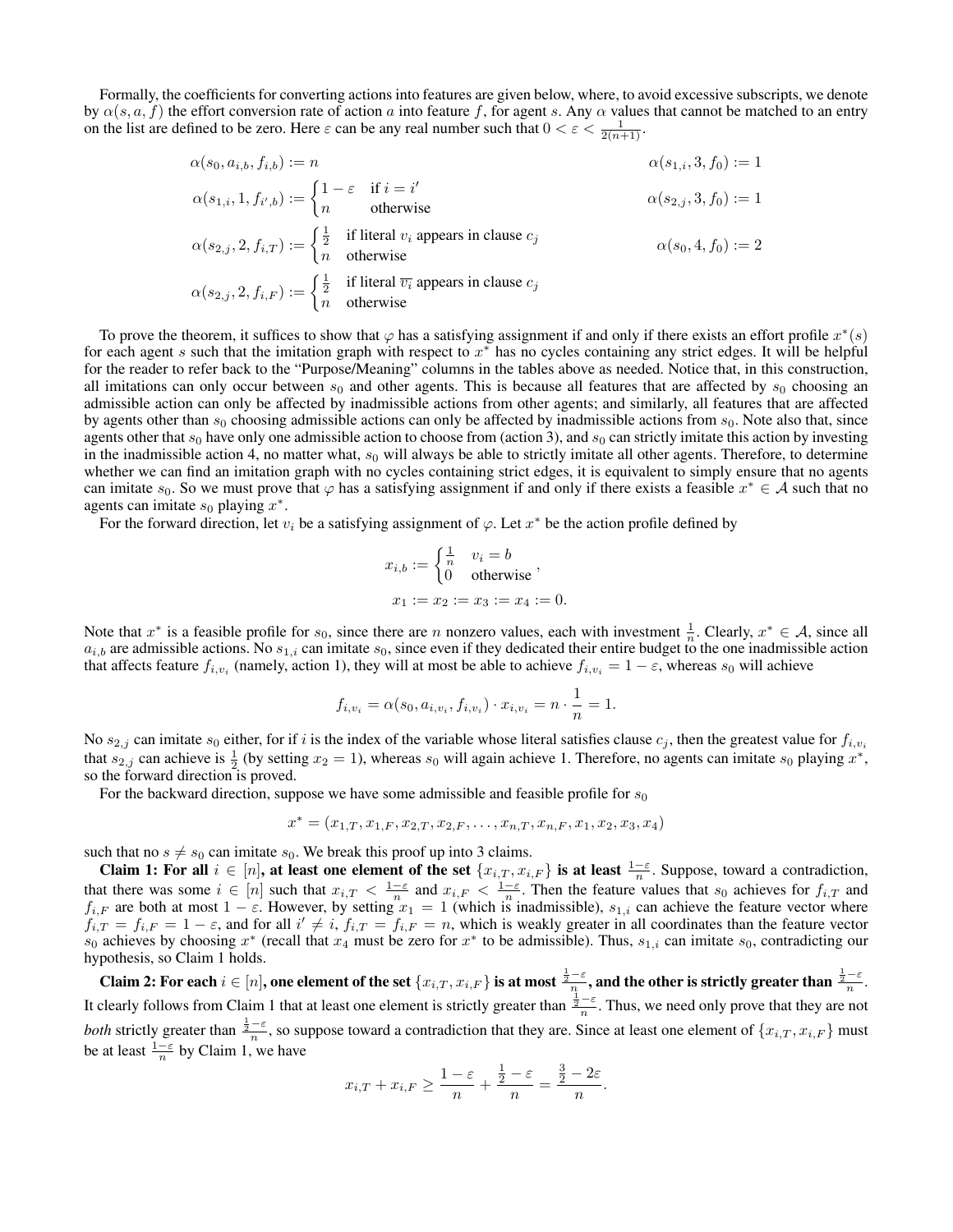Therefore,

$$
\sum_{i' \in [n]} \sum_{b \in \{T, F\}} x_{i',b} \ge \frac{\frac{3}{2} - 2\varepsilon}{n} + \sum_{i' \ne i} \sum_{b \in \{T, F\}} x_{i',b}
$$
\n
$$
\ge \frac{\frac{3}{2} - 2\varepsilon}{n} + (n - 1) \frac{1 - \varepsilon}{n} \quad \text{(by the previous claim)}
$$
\n
$$
= \frac{n + (\frac{1}{2} - (n + 1)\varepsilon)}{n}
$$
\n
$$
> \frac{n + 0}{n} \quad \text{(because } \varepsilon < \frac{1}{2(n + 1)})
$$
\n
$$
= 1
$$

Since the sum of all effort is greater than  $1, x^*$  is infeasible, contradicting our hypothesis. Thus, Claim 2 holds. Claim 3: The following assignment of variables satisfies  $\varphi$ :

$$
v_i := \begin{cases} T & \text{if } x_{i,T} > \frac{\frac{1}{2} - \varepsilon}{n} \text{ and } x_{i,F} \le \frac{\frac{1}{2} - \varepsilon}{n} \\ F & \text{if } x_{i,F} > \frac{\frac{1}{2} - \varepsilon}{n} \text{ and } x_{i,T} \le \frac{\frac{1}{2} - \varepsilon}{n} \end{cases}
$$

Note that this is well-defined by Claim 2, as these are the only two possible cases. Suppose, toward a contradiction, that there was some clause  $c_i$  which is not satisfied. Let  $i_1, i_2, i_3 \in [n]$  be the indices of the three variables appearing in  $c_i$ , and let  $b_1, b_2, b_3 \in \{T, F\}$  be such that  $b_k = T$  if the variable  $v_{i_k}$  appears positively, and  $b_k = F$  if it appears as the negated literal  $\overline{v_{i_k}}$ . Then for each  $k \in \{1, 2, 3\}$ ,  $s_{2,j}$  achieves  $f_{i_k, b_k} = \frac{1}{2}$  from investing all effort in the inadmissible action 2, whereas  $s_0$  achieves at most  $\frac{\frac{1}{2}-\varepsilon}{n}$  from choosing  $x^*$ , since if some  $x_{i_k,b_k} > \frac{\frac{1}{2}-\varepsilon}{n}$ , by the definition of the assignment  $v_{i_k}$  we would have that the literal in which  $v_{i_k}$  appears would satisfy the clause (either  $v_{i_k} = b_k = T$  or  $v_{i_k} = b_k = F$ ). By investing all effort in action 2,  $s_{2,j}$  clearly dominates  $s_0$  in all other features as well, achieving n in each coordinate. Thus,  $s_{2,j}$  can imitate  $s_0$ , contradicting our hypothesis. It follows that the assignment  $v_i$  satisfies  $\varphi$ , so the proof of the backward direction is complete. П

#### D Hardness of Problems 3, 4, 7 and 8

In this section we prove that maximizing the number of agents that choose admissible action profiles is NP-complete in general. We give one reduction that works for all four variants of this optimization problem (Problems 3, 4, 7 and 8). However, the instances of the evaluation problem produced by this reduction have an unbounded number of features, so we can conclude nothing about the complexity of any of the four problems when there are a constant number of features. As it turns out, Problems 3 and 4 are still hard under this restriction; we present a separate reduction in Appendix E to prove this fact. On the other hand, we showed in Section 4 that Problems 7 and 8 are solvable in polynomial time when the number of features is constant.

Theorem D.1. *The problems of finding a monotone mechanism that incentivizes a maximum number of agents to choose admissible actions / a specific admissible profile, or determining that no such mechanism exists, are NP-complete.*

*Proof.* Problems 3 and 4 are in NP since, given a subset of agents and admissible profiles for each of them to play, we can easily verify that the imitation graph has with no cycles containing any strict edges by Lemma B.1. To prove that these problems are NP-hard, we give a reduction from Feedback Vertex Set.

This proof was outlined in Section 3.3, but we repeat the entire argument here for completeness. Suppose we are given an instance of Feedback Vertex Set, that is, a directed graph G with n vertices. For convenience, assume  $V(G) = [n]$ . We construct an instance of the evaluation problem with agents  $s_1, s_2, \ldots, s_n$ , features  $F_1, F_2, \ldots, F_n$ , and 2 actions, where action 1 is admissible and action 2 is inadmissible (for the admissible profile variant, just take the admissible profile to be  $(1, 0)$ , meaning all effort should be invested into action 1). For each  $i, k \in [n]$ , define

$$
\alpha_{1,i}^k := \begin{cases} 1 & i = k \\ 0 & \text{otherwise} \end{cases}, \qquad \qquad \alpha_{2,i}^k := \begin{cases} 2 & (k,i) \in E(G) \\ \varepsilon & \text{otherwise} \end{cases}
$$

(see Figure 3 in Section 3.3 for an example).

We claim that that, for  $0 < \varepsilon < 1$ , G is the imitation graph with respect to the profile assignment of  $(1,0)$  for all agents (which is the only potential admissible profile that can be weakly optimal), and all edges are strict edges. Since both graphs have the same vertex set, we need only show that they have the same edge sets. First suppose  $(k, i) \in E(G)$ . We show that  $F^{k}((0,1)) > F^{i}((1,0))$ , so that  $(k, i)$  is a strict edge of the imitation graph. Note that, at index i,

$$
F^k((0,1))_i = 2 > 1 = F^i((1,0))_i,
$$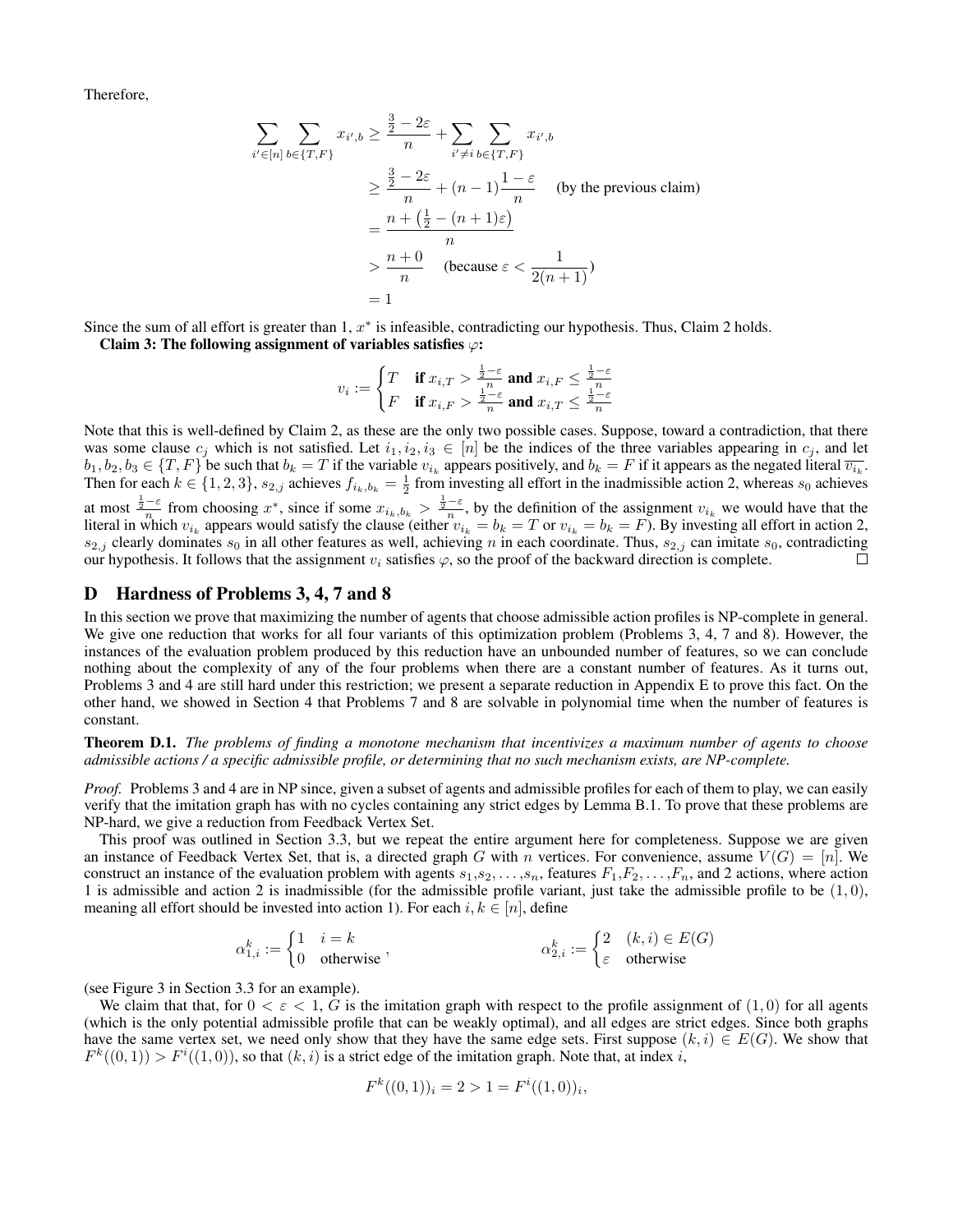and for all indices  $j \neq i$ ,

$$
F^{k}((0,1))_{j} \geq \varepsilon > 0 = F^{i}((1,0))_{j}
$$

Thus,  $F^k((0,1)) > F^i((1,0))$  as desired.

Conversely, suppose there is an edge from k to i in the imitation graph. That is, there is some inadmissible  $x = (x_1, x_2) \in \mathcal{X}$ such that  $F^k(x) \geq F^i((1,0))$ . In particular, considering index i of both vectors, we know that

$$
F^{k}(x)_{i} \ge F^{i}(1,0)_{i} = 1.
$$

Suppose, toward a contradiction, that  $(k, i) \notin E(G)$ . Then  $F^k((0, 1))_i = \varepsilon$ , so, starting from the equation above,

$$
1 \le F^k(x)_i = x_1 F^k((1,0))_i + x_2 F^k((0,1))_i = x_1 F^k((1,0))_i + x_2 \varepsilon \le x_1 + x_2 \varepsilon,
$$

where the final inequality follows because all entries of  $F^k((1,0))$  are at most 1 by definition. The budget constraint implies  $x_1 \leq 1 - x_2$ , so it follows that  $1 \leq (1 - x_2) + x_2 \varepsilon$ , so  $(1 - \varepsilon)x_2 \leq 0$ . Since  $\varepsilon < 1$ , this means  $x_2 \leq 0$ , which can only happen if  $x_2 = 0$ . This contradicts our assumption that x is inadmissible, so we conclude that  $(k, i) \in E(G)$ .

Thus, by Theorem 3.1, G has a feedback vertex set of size at most q if and only if at least  $n - q$  agents (namely, those not in the feedback vertex set) can be jointly incentivized to invest only in action 1. П

*Proof of Theorem 4.4 Part 2.* Problems 7 and 8 are in NP since it is easy to compute best responses to a given linear mechanism, and hence determine which agents will invest in admissible actions / an admissible profile. For hardness, we claim that, by specializing  $\varepsilon < \frac{1}{n \cdot 3^n}$ , the same reduction given in the proof of Theorem D.1 works for Problems 7 and 8 as well. To prove this, it suffices to show that, in this construction, there exists a monotone mechanism to incentivize a given subset of agents to invest only in action 1 if and only if there exists a linear mechanism. The backward direction is trivial. To prove the forward direction, we assume that the subgraph of the input graph G induced by some arbitrary subset  $T \subseteq V(G)$  has no cycles, and let  $v : T \to [n]$  be a reverse topological ordering of these vertices, as in the proof of Theorem 3.1. We claim that the following linear mechanism incentivizes all agents to invest only in action 1, because it yields a higher marginal payoff:

$$
\beta_i:=\begin{cases} 3^{v(i)} & \text{if } i\in T\\ 0 & \text{if } i\in S\setminus T\end{cases}
$$

An arbitrary agent  $i \in T$  gets a marginal payoff of  $3^{v(i)}$  from investing in action 1, and

$$
\sum_{j \in T \text{ s.t. } (i,j) \in E(G[T])} 2 \cdot 3^{v(j)} + \sum_{j \in T \text{ s.t. } (i,j) \notin E(G[T])} \varepsilon \cdot 3^{v(j)}
$$

from investing in action 2. Since v is a reverse topological ordering, for any j that i has an edge to,  $v(j) \le v(i) - 1$ . Also, note that each such j has to have a distinct index under  $v$ . Therefore, we can rewrite the first term above as summing over the positive  $v$  values that are realized in the exponent,

$$
\sum_{k=1}^{v(i)-1} \begin{cases} 2 \cdot 3^k & \text{if there exists } j \text{ such that } (i,j) \in E(G) \text{ and } v(j) = k \\ 0 & \text{otherwise} \end{cases}
$$

which is bounded above by

$$
2 \cdot \sum_{k=1}^{v(i)-1} 3^k = 3^{v(i)} - 1.
$$

As for the second term, since there are at most n terms in the sum,  $v(j) \le n$  for all n, and  $\varepsilon < \frac{1}{n \cdot 3^n}$ , we have that

$$
\sum_{j \in T \text{ s.t. } (i,j) \notin E(G[T])} \varepsilon \cdot 3^{v(j)} \le n\varepsilon \cdot 3^n < \frac{n \cdot 3^n}{n \cdot 3^n} = 1.
$$

Adding together these two bounds, we have that the total marginal payoff of agent  $i$  from investing in action 2 is strictly less than

$$
3^{v(i)} - 1 + 1 = 3^{v(i)},
$$

which is the marginal payoff to investing in action 1. Therefore, all agents in  $T$  are strictly incentivized to invest only in action 1.  $\Box$ 

Note the similarities between this mechanism, and the one in the proof of Theorem 3.1. Both mechanisms involve ranking the agents so that those with the power to imitate other agents do not want to exercise this power, since the other agents are lower-ranked, and thus receive lower payoffs. As long as there are no inconsistencies among the constraints that certain agents must be ranked higher than other ones, it is always possible to implement such a ranking system with a monotone mechanism. The main takeaway from this proof is that, with enough features to distinguish the agents, it is *sometimes* possible to achieve the same effect with a linear mechanism. However, as Example 2.2 showed, this is not always the case.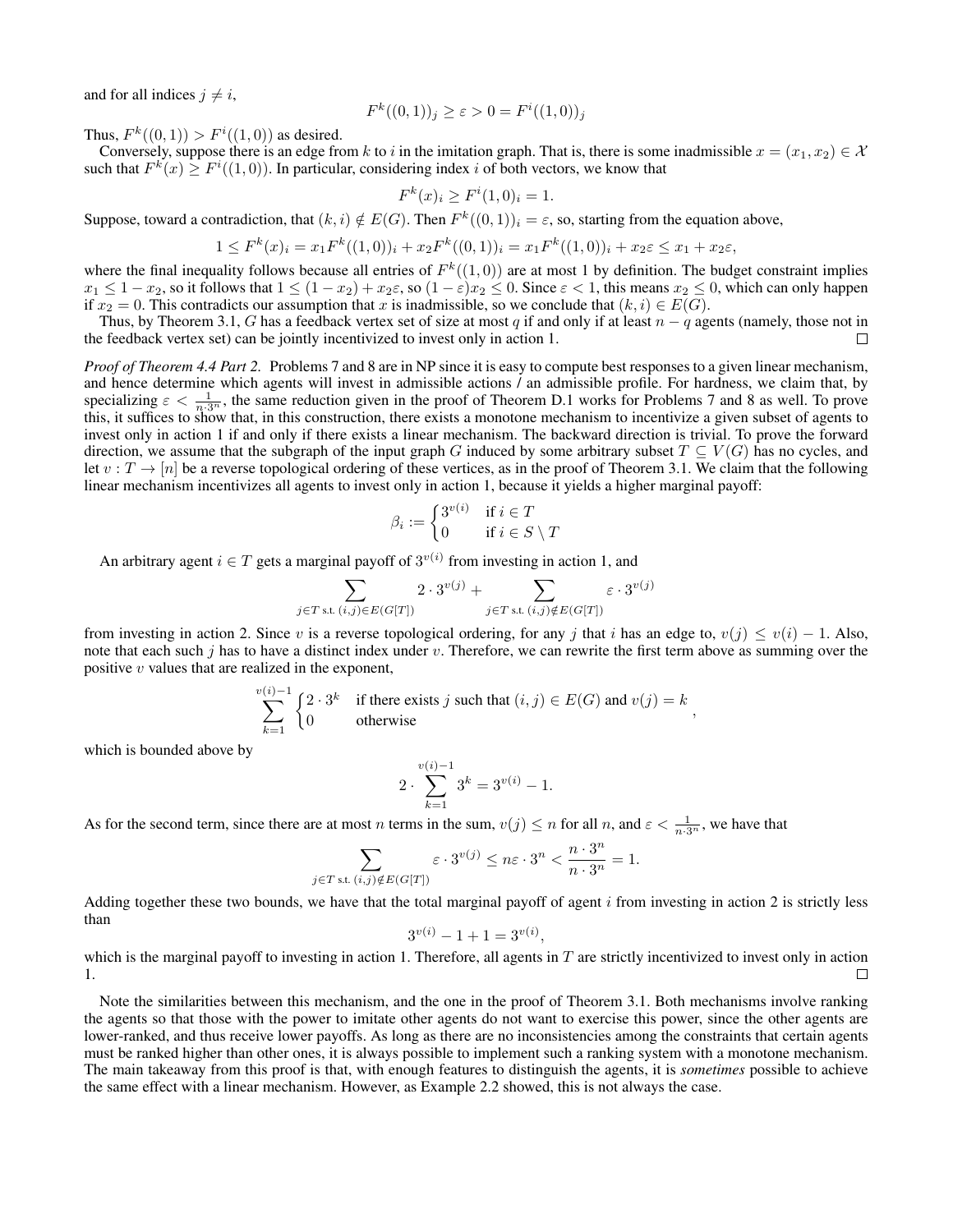## E Hardness of Problems 3 and 4 with a Constant Number of Features

*Proof of Theorem 3.4.* We follow the same proof strategy as in Theorem D.1. As noted in that proof, to reduce from Feedback Vertex Set it suffices to show that any directed graph can be constructed as an imitation graph (with only strict edges) in polynomial time. The only new constraint is that there must be a constant number of features in the instance we create; this construction uses only 2 features.

Let G be an arbitrary digraph with n vertices. We construct an instance of the evaluation problem where the set of agents is the same as the set of vertices, which we will label as  $S = V(G) = [n]$ . There will be  $n + 1$  actions, where only the last action,  $n + 1$ , is admissible. (As in the proof of Theorem D.1, since there is only one admissible action, the admissible profile variant of the evaluation problem is equivalent to the admissible actions variant.) The effort invested in these actions converts into the 2 features as follows:

$$
\alpha_{n+1,1}^k := \cos \frac{\pi k}{2(n+1)}
$$
  
\n
$$
\alpha_{n+1,2}^k := \sin \frac{\pi k}{2(n+1)}
$$
  
\nfor  $j \in [n]: \alpha_{j,1}^k := \begin{cases} (1+\varepsilon)\cos \frac{\pi j}{2(n+1)} & \text{if } (k,j) \in E(G) \\ 0 & \text{otherwise} \end{cases}$   
\nfor  $j \in [n]: \alpha_{j,2}^k := \begin{cases} (1+\varepsilon)\sin \frac{\pi j}{2(n+1)} & \text{if } (k,j) \in E(G) \\ 0 & \text{otherwise} \end{cases}$ 

It is clear that agent k can strictly imitate agent j if  $(k, j) \in E(G)$ . All that remains is to check that k cannot imitate any other agents. This is best seen geometrically, plotting  $F_1$  on the x-axis and  $F_2$  on the y-axis. In this construction, we have arranged the feature profiles that result from each agent playing the admissible action profile  $(0, 0, \ldots, 0, 1)$  on a unit circle, equally spaced throughout the first quadrant.



Figure 5: The region that an arbitrary agent corresponding to a vertex of degree 2 can imitate.

The shaded region in Figure 5 denotes the set of feature vectors that an arbitrary agent, with edges to  $j_1$  and  $j_2$  in  $G$ , can imitate. Note that it extends outside of the unit circle by  $\varepsilon$  at two points (dominating the feature vectors that agents  $j_1$  and  $j_2$ achieve by investing all effort in action  $n + 1$ ). However, due to the strict convexity of the circle, by making  $\varepsilon$  small enough, this region will not include any other feature vectors achieved by agents other than  $j_1$  and  $j_2$ . This easily generalizes to vertices of arbitrary degree. Thus, the imitation graph of this instance is precisely  $G$ .  $\Box$ 

## F Hardness of Problem 6

*Proof of Theorem 4.4 Part 2.* Problem 6 is in NP since, given a linear mechanism, it is easy to compute the best responses of each agent by comparing the marginal payoffs of each action. One simply checks that some admissible action realizes the maximum marginal payoff over all actions.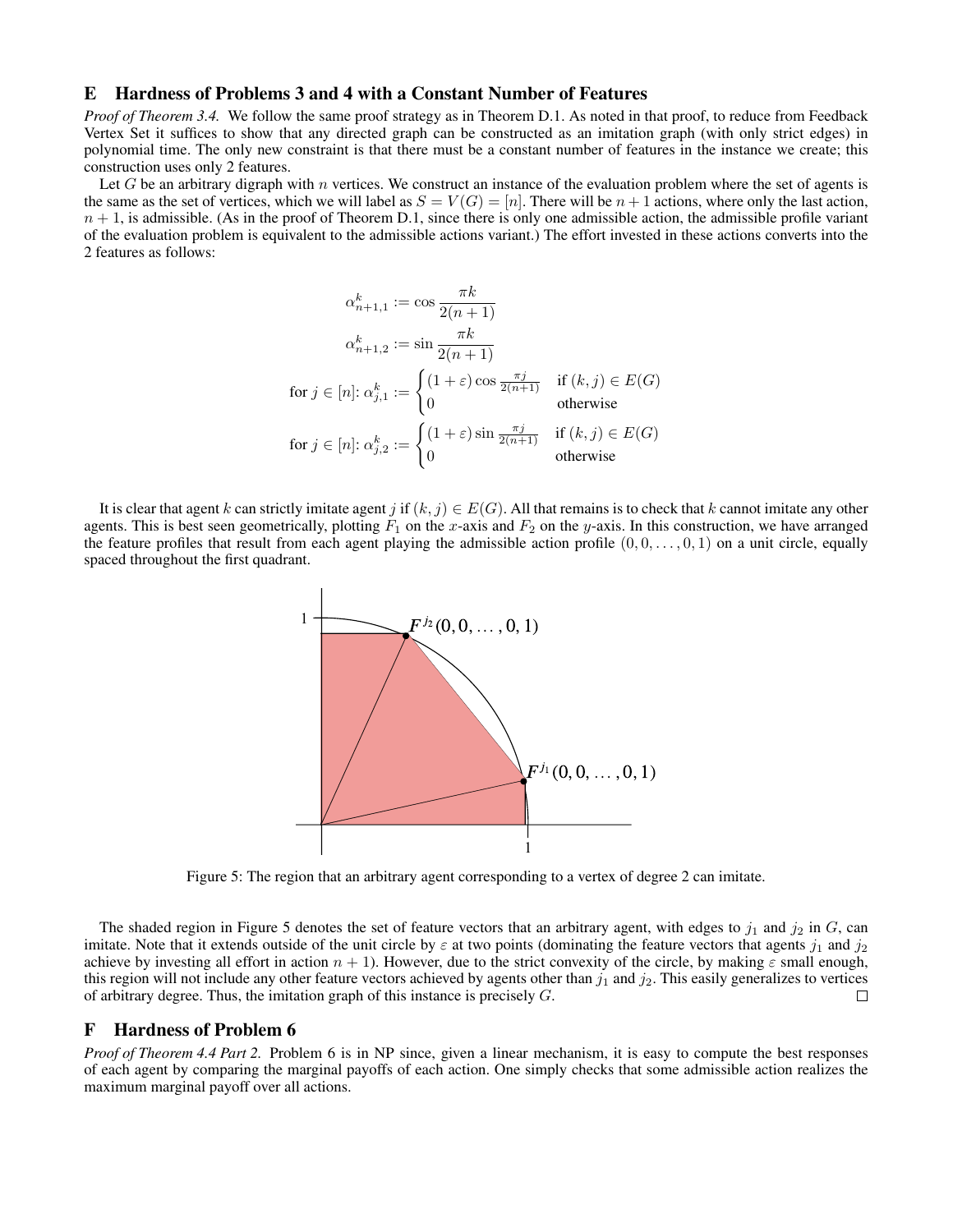To prove NP-hardness, we give a reduction from 3SAT. For a 3SAT formula

$$
\varphi = c_1 \wedge c_2 \wedge \cdots \wedge c_m
$$

where each clause is a disjunction of 3 literals in the set  $\{v_1, \overline{v_1}, v_2, \overline{v_2}, \ldots, v_n, \overline{v_n}\}$ , we construct an instance of the evaluation problem with 7 actions, where only actions 1 and 2 are admissible, and features  $f_{i,j,b}$  for every  $i \in [n], j \in [m]$ , and  $b \in \{T, F\}$ . Recall that, since we are looking for a linear mechanism, the objective is to choose coefficients  $\beta_{i,j,b}$  for each  $f_{i,j,b}$  such that all agents invest only in admissible actions. The main idea behind this reduction is that choosing a linear mechanism  $\vec{\beta} \in \mathbb{R}^{2mn}$  in which  $\beta_{i,j,T} > \beta_{i,j,F}$  will correspond to setting  $v_i$  to be true in  $\varphi$ , and choosing a  $\vec{\beta}$  in which  $\beta_{i,j,T} < \beta_{i,j,F}$  will correspond to setting  $v_i$  to be false in  $\varphi$ . There are three different kinds of agents which will be used to ensure that all agents are incentivized to choose admissible actions if and only if the assignment of variables obtained through this correspondence satisfies  $\varphi$ :

| Agents   Purpose/Meaning                                                                                       |  |
|----------------------------------------------------------------------------------------------------------------|--|
| $s_{1,i,j}$ for $i \in [n], j \in [m]$ Ensure that the coefficients of $f_{i,j,T}$ and $f_{i,j,F}$ differ by a |  |
| substantial factor.                                                                                            |  |
| $s_{2,i,j}$ for $i \in [n], j \in [m-1]$ Ensure that the choice of which feature is given greater              |  |
| weight among the features $\{f_{i,j,T}, f_{i,j,F}\}\$ is consistent                                            |  |
| between j and $j + 1$ .                                                                                        |  |
| $s_{3,i,k}$ for $j \in [m], k \in [3]$ These 3 agents create an inconsistent cycle of inequalities             |  |
| among the $\beta$ values whenever clause j is not satisfied.                                                   |  |

The effort conversion rates for each type of agent are as depicted in Figure 6. Note that, for the last three agents,  $i_1$ ,  $i_2$ ,  $i_3$ ,  $b_1$ ,  $b_2$ , and  $b_3$  are such that clause  $c_j$  contains variables  $v_{i_1}, v_{i_2}$ , and  $v_{i_3}$ , in that order, negated according to  $b_1, b_2$ , and  $b_3$ , respectively. Also, all agents have one more inadmissible action 7 to choose from, which is not depicted in the figure, with a conversion rate of  $\varepsilon := \frac{1}{120mn} \cdot \left(\frac{6}{11}\right)^n$  to every feature.



Figure 6: The effort conversion rates for each type of agent (excluding action 7).

We now prove that the reduction is correct. For the forward direction, suppose that  $v_i$  is a satisfying assignment of  $\varphi$ . We will show that the following linear mechanism  $\vec{\beta} \in \mathbb{R}^{2mn}$  incentivizes all agents to invest only in the admissible actions 1 and 2:

$$
\beta_{i,j,b} := \begin{cases} \gamma_{i,j}(\frac{11}{6})^j & \text{if } v_i = b \\ \gamma_{i,j}(\frac{11}{6})^{j-1} & \text{if } v_i \neq b \end{cases},
$$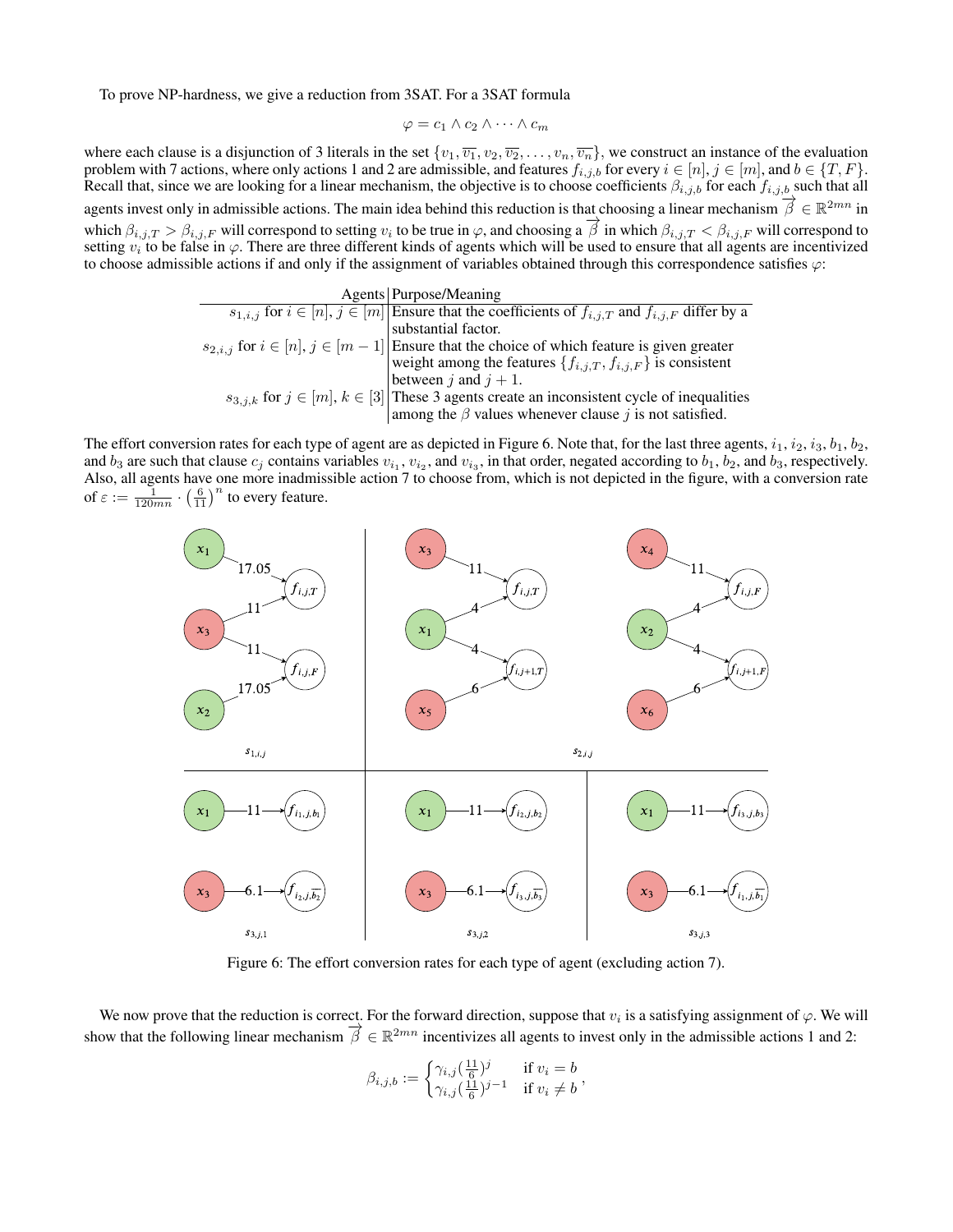where

$$
\gamma_{i,j} := \begin{cases}\n60 & \text{if variable } v_i \text{ appears in } c_j \text{ as an unsatisfied literal, and the next literal to the right (cyclicly, within } c_j) \text{ is also unsatisfied} \\
59 & \text{otherwise}\n\end{cases}
$$

First observe that, for all agents, it is never optimal to invest any effort into the inadmissible action 7. This is because there are  $2mn$  features, each with a  $\beta$  value of at most 60  $\left(\frac{11}{6}\right)^n$ , so the marginal payoff toward investing in action 7 is at most

$$
\varepsilon \cdot 2mn \cdot 60 \left(\frac{11}{6}\right)^n = 1.
$$

Since all other actions have marginal benefits strictly greater than 1, no agent will be incentivized to invest any effort into action 7. So for each agent type, we need only consider how the marginal payoffs toward actions 1 and 2 compare to the marginal payoffs toward actions 3, 4, 5, and 6.

For an arbitrary agent  $s_{1,i,j}$ , the marginal payoff toward the inadmissible action 3 is

$$
11\left(\gamma_{i,j}\left(\frac{11}{6}\right)^j + \gamma_{i,j}\left(\frac{11}{6}\right)^{j-1}\right) = 11\gamma_{i,j}\left(\frac{11}{6}\right)^j \left(1 + \left(\frac{6}{11}\right)\right) = 17\gamma_{i,j}\left(\frac{11}{6}\right)^j,
$$

while the payoffs toward the admissible actions 1 and 2 are

$$
17.05\gamma_{i,j}\left(\frac{11}{6}\right)^j \hspace{1cm}\text{and}\hspace{1cm}17.05\gamma_{i,j}\left(\frac{11}{6}\right)^{j-1}
$$

(which action yields which marginal payoff depends on whether  $v_i$  is set to true or false). The first of these admissible actions will be the most profitable of the three choices, so agent  $s_{1,i,j}$  will invest their entire budget into that admissible action.

For an arbitrary agent  $s_{2,i,j}$ , there are two completely analogous cases, depending on whether  $v_i$  is true or false. By symmetry, it is without loss of generality to only consider the case where  $v_i = T$ . In this case, the marginal payoff toward action 1 is

$$
4\left(\gamma_{i,j}\left(\frac{11}{6}\right)^j + \gamma_{i,j+1}\left(\frac{11}{6}\right)^{j+1}\right) = 4\left(\frac{11}{6}\right)^j \left(\gamma_{i,j} + \frac{11}{6}\gamma_{i,j+1}\right)
$$

Since  $\gamma_{i,j}$  and  $\gamma_{i,j+1}$  are each at least 58.5, this marginal payoff is at least

$$
4 \cdot 58.5 \cdot \left(\frac{11}{6}\right)^j \left(1 + \frac{11}{6}\right) = \frac{4 \cdot 58.5 \cdot 17}{6} \left(\frac{11}{6}\right)^j = 663 \left(\frac{11}{6}\right)^j.
$$

Since  $\gamma_{i,j}$  and  $\gamma_{i,j+1}$  are each at most 60, the marginal payoffs toward the four inadmissible actions are at most

$$
11 \cdot 60 \left(\frac{11}{6}\right)^j = 660 \left(\frac{11}{6}\right)^j,
$$
  
\n
$$
6 \cdot 60 \left(\frac{11}{6}\right)^{j+1} = 660 \left(\frac{11}{6}\right)^j,
$$
  
\nand  
\n
$$
6 \cdot 60 \left(\frac{11}{6}\right)^j = 660 \left(\frac{11}{6}\right)^{j-1},
$$
  
\n
$$
6 \cdot 60 \left(\frac{11}{6}\right)^j = 660 \left(\frac{11}{6}\right)^{j-1},
$$

respectively. Since each of these are less than the marginal payoff toward action 1, we conclude that agent  $s_{2,i,j}$  will invest their entire budget into that admissible action. (Analogously, if  $v_i = F$ , essentially the same proof shows that agent  $s_{2,i,j}$  will invest their entire budget into the admissible action 2.)

Finally, we consider the  $s_{3,j,k}$  agents. Again observe that, for each j, there is a symmetry among all three of these agents, so it suffices to consider only the first agent,  $s_{3,j,1}$ . We break this argument up into 3 cases, depending on which variable satisfies the clause  $c_i$ .

If  $v_{i_1}$  satisfies  $c_j$ , then, by definition, we have  $v_{i_1} = b_1$ , so the payoff toward action 1 is

$$
11\gamma_{i_1,j}\left(\frac{11}{6}\right)^j \ge 649\left(\frac{11}{6}\right)^j
$$

(because  $\gamma_{i_1,j} \geq 59$ ). On the other hand, the payoff toward action 3 is either

$$
6.1\gamma_{i_2,j}\left(\frac{11}{6}\right)^{j-1}\leq 366\left(\frac{11}{6}\right)^{j-1}\qquad \qquad \text{or} \qquad \qquad 6.1\gamma_{i_2,j}\left(\frac{11}{6}\right)^{j}\leq 366\left(\frac{11}{6}\right)^{j},
$$

(because  $\gamma_{i_2,j} \leq 60$ ) depending on whether or not  $v_{i_2} = b_2$ . In either case, it is more profitable to invest in action 1.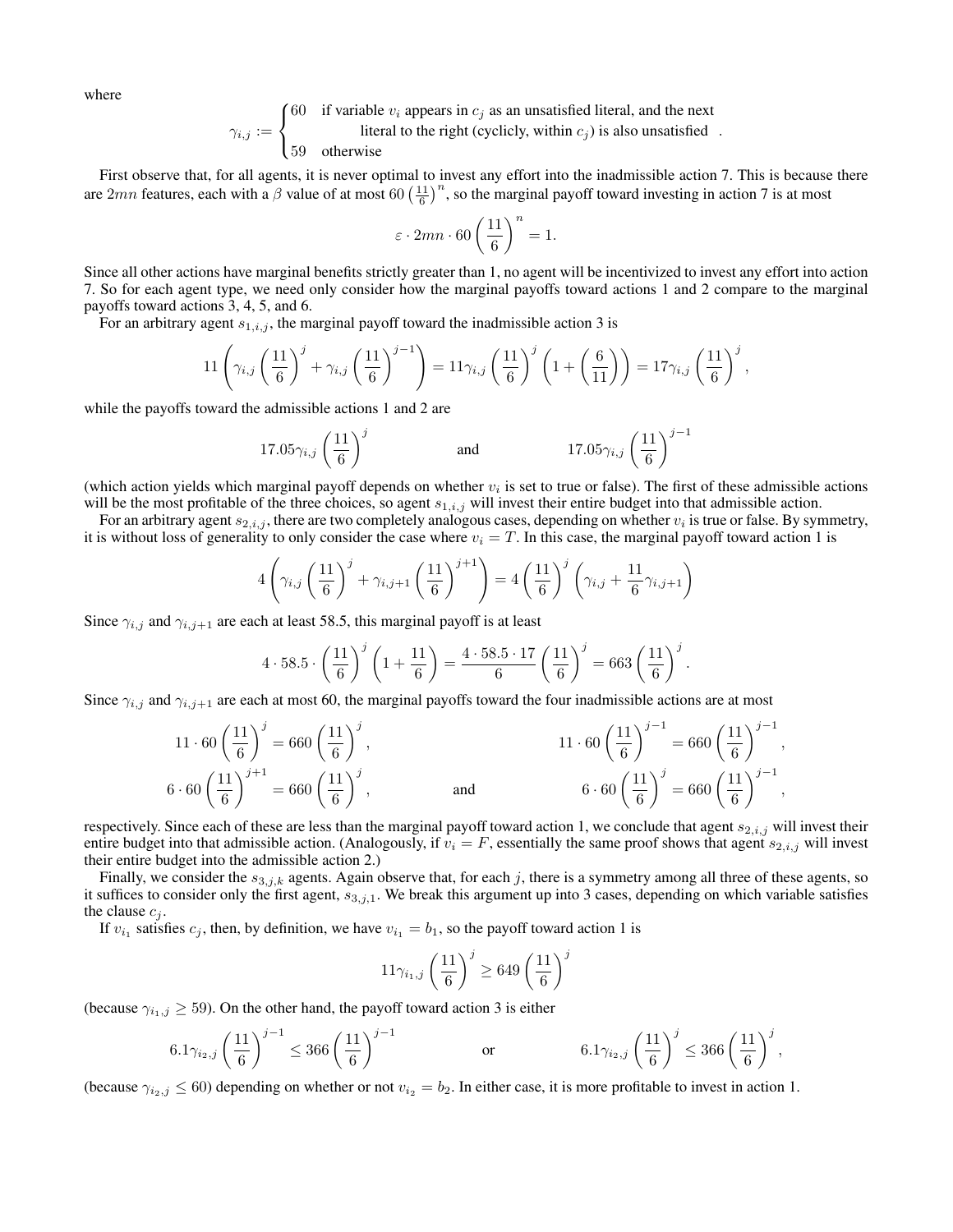If  $v_{i_2}$  satisfies  $c_j$ , then, by definition, we have  $v_{i_2} = b_2 \neq b_2$ , so the payoff toward action 3 is

$$
6.1\gamma_{i_2,j}\left(\frac{11}{6}\right)^{j-1} \le 336\left(\frac{11}{6}\right)^{j-1}.
$$

On the other hand, the payoff toward action 1 is either

$$
11\gamma_{i_1,j} \left(\frac{11}{6}\right)^j \ge 649 \left(\frac{11}{6}\right)^j \qquad \qquad \text{or} \qquad \qquad 11\gamma_{i_1,j} \left(\frac{11}{6}\right)^{j-1} \ge 649 \left(\frac{11}{6}\right)^{j-1},
$$

depending on whether or not  $v_{i_1} = b_1$ . So again, in either case, it is more profitable to invest in action 1.

Finally, consider the case where neither variables  $v_{i_1}$  nor  $v_{i_2}$  satisfy  $c_j$ , and  $v_{i_3}$  does satisfy  $c_j$ . This is the one place in the proof where we leverage the difference between the two possible values for  $\gamma_{i,j}$ . Since  $v_{i_1} \neq b_1$  and neither  $v_{i_1}$  nor the next variable  $v_{i_2}$  satisfy  $c_j$ , the payoff toward action 1 is

$$
11\gamma_{i_1,j}\left(\frac{11}{6}\right)^{j-1} = 11 \cdot 60 \left(\frac{11}{6}\right)^{j-1} = 660 \left(\frac{11}{6}\right)^{j-1}.
$$

On the other hand, since  $v_{i_2} = b_2$ , and the next variable  $v_{i_3}$  does satisfy  $c_j$ , the payoff toward action 3 is

$$
6.1\gamma_{i_2,j}\left(\frac{11}{6}\right)^j = 6.1\cdot 59\cdot \left(\frac{11}{6}\right)^j = 359.9\cdot \left(\frac{11}{6}\right)^j = 659.81\overline{6}\left(\frac{11}{6}\right)^{j-1} < 660\left(\frac{11}{6}\right)^{j-1}
$$

.

So, again, action 1 is the most profitable.

Thus, in all three cases, agent  $s_{3,i,1}$  is incentivized to invest all of its effort into the admissible action 1, concluding the proof of the forward direction.

The forward direction.<br>For the backward direction, suppose that we have some monotone mechanism  $\vec{\beta} \in \mathbb{R}^{2mn}$  that incentivizes all agents to invest effort only in desirable actions. Note that monotonicity requires that every  $\beta$  value be nonnegative. We break this proof up into 3 claims, which show that each of the 3 types of agents function as stated in the "Purpose/Meaning" column of the table.

Claim 1: For all  $i\in [n]$  and  $j\in [m]$ , the feature coefficients  $\beta_{i,j,T}$  and  $\beta_{i,j,F}$  are not both zero, and differ by a factor of **at least**  $\frac{11}{6.05}$ . It is clear that these two feature values are not both zero, for otherwise agent  $s_{1,i,j}$  would be strictly incentivized to invest all effort into the inadmissible action 7. To prove the second part of the claim, observe that, for agent  $s_{1,i,j}$ , the marginal payoff to investing in the admissible action 1 is  $17.05\beta_{i,j,T}$ , the marginal payoff to investing in the admissible action 2 is 17.05 $\beta_{i,j,F}$ , and the payoff to investing in the inadmissible action 3 is  $11(\beta_{i,j,T} + \beta_{i,j,F})$ . Since one of the admissible actions must be a best response for  $s_{1,i,j}$ , we know that

$$
17.05\beta_{i,j,T} \ge 11(\beta_{i,j,T} + \beta_{i,j,F})
$$
 or 
$$
17.05\beta_{i,j,F} \ge 11(\beta_{i,j,T} + \beta_{i,j,F}).
$$

In other words, we must have

$$
\beta_{i,j,T} \ge \frac{11}{6.05} \beta_{i,j,F}
$$
 or 
$$
\beta_{i,j,F} \ge \frac{11}{6.05} \beta_{i,j,T}.
$$

This proves Claim 1.

Claim 2: For all  $i \in [n]$  and  $j_1, j_2 \in [m], \beta_{i,j_1,T} > \beta_{i,j_1,F}$  if and only if  $\beta_{i,j_2,T} > \beta_{i,j_2,F}$ . By induction, it suffices to prove that, for each  $j \in [m-1]$ ,  $\beta_{i,j,T} > \beta_{i,j,F}$  if and only if  $\beta_{i,j+1,T} > \beta_{i,j+1,F}$ . There are two completely analogous cases, depending on which admissible action  $s_{2,i,j}$  is investing effort into as a best response. We will only discuss the case where they are investing effort into action 1. Since action 1 must yield a weakly higher marginal payoff than action 7, it must be that one of  $\beta_{i,j,T}$  or  $\beta_{i,j+1,T}$  is nonzero. But if one of them is nonzero, the other one must clearly be nonzero as well, for otherwise one of the two inadmissible actions, 3 or 5, is a strictly better response. Thus, by re-scaling  $\overrightarrow{\beta}$ , it is without loss of generality to assume that  $\beta_{i,j,T} = 6$ . (We could have chosen any positive constant, but 6 is convenient for avoiding non-integral values in the argument that follows.) One can check that we must then have  $\beta_{i,j+1,T} \in [10.5, 12]$  for otherwise investing in action 3 or action 5 is a strictly better response. So the marginal payoff toward investing in action 1 is at most  $4(6 + 12) = 72$ . On the other hand, the payoff to investing in the inadmissible action  $x_4$  is  $11\beta_{i,j,F}$ , and the payoff to investing in the inadmissible action 6 is  $6\beta_{i,j+1,F}$ . As neither of these can be better responses than investing in the admissible action 1, we derive that  $\beta_{i,j,F} \leq \frac{72}{11} = 6.\overline{54}$  and  $\beta_{i,j+1,F} \leq \frac{72}{6} = 12$ . Since we have already established that  $\beta_{i,j,T} = 6$  and  $\beta_{i,j+1,T} \in [10.5, 12]$ , it follows from Claim 1 that

$$
\beta_{i,j,F} \leq \frac{6.05}{11} \beta_{i,j,T} < \beta_{i,j,T}
$$

and

$$
\beta_{i,j+1,F} \le \frac{6.05}{11} \beta_{i,j+1,T} < \beta_{i,j+1,T}.
$$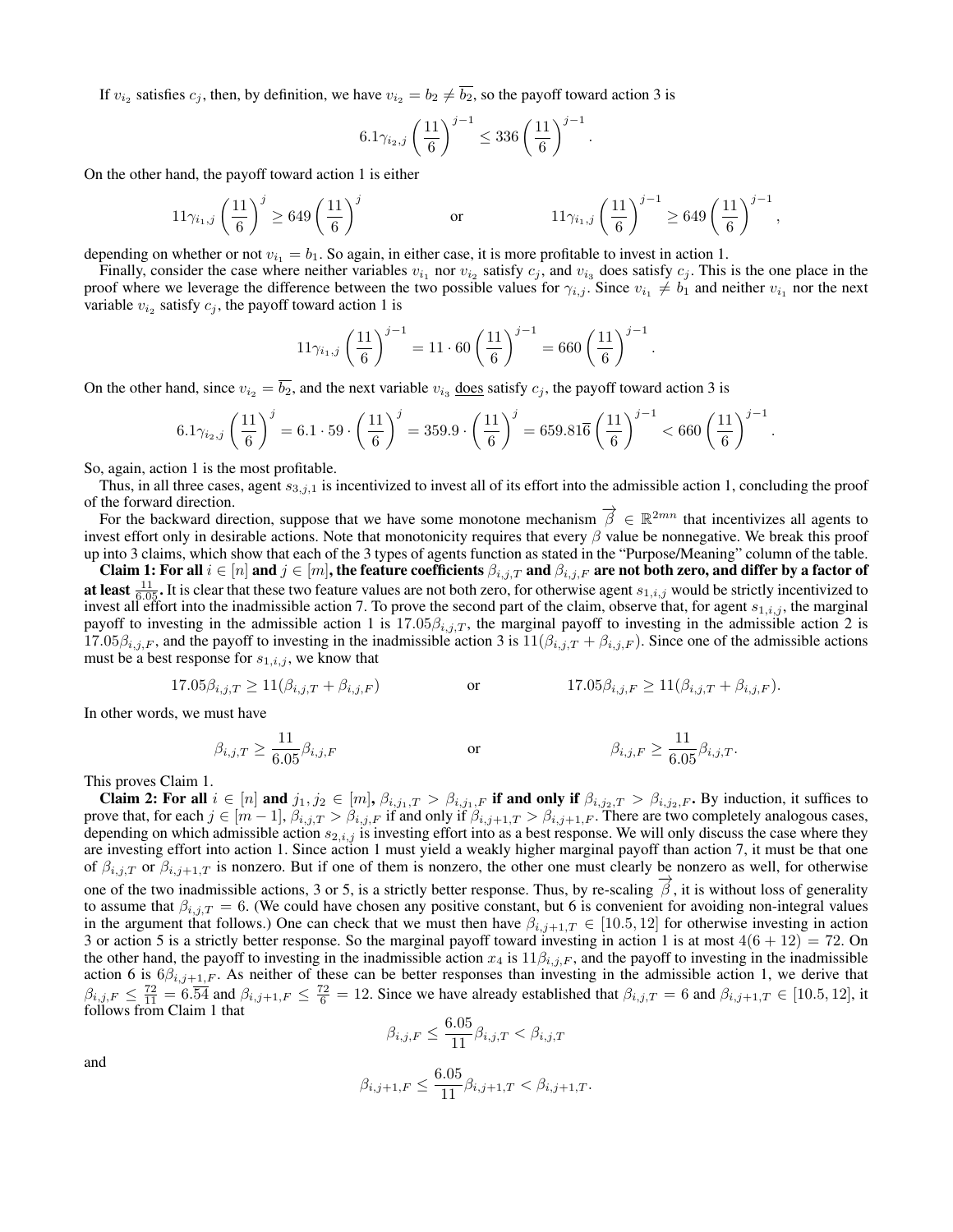Thus, we have proved that  $\beta_{i,j,T} > \beta_{i,j,F}$  if and only if  $\beta_{i,1,T} > \beta_{i,1,F}$ , as both statements are true; in the analogous case where  $s_{2,i,j}$  invests in the other admissible action 2, we would derive that both statements are false. In both cases, Claim 2 holds.

Claim 3: The following assignment of variables satisfies  $\varphi$ :

$$
v_i := \left\{\begin{matrix} T & \text{if, for all } j \in [m], \beta_{i,j,T} \geq \frac{11}{6,05} \beta_{i,j,F} \\ F & \text{if, for all } j \in [m], \beta_{i,j,F} \geq \frac{11}{6.05} \beta_{i,j,T} \end{matrix}\right.
$$

.

Note that this is well-defined by Claims 1 and 2, as these are the only two possible cases. To prove the claim, suppose, toward a contradiction, that some clause  $c_j$  is not satisfied by this assignment. Suppose that  $c_j$  prescribes that  $v_{i_k}$  should have value  $b_k \in \{T, F\}$ , for at least one  $k \in [3]$ , and that the variables are listed in increasing order of k. Since  $c_j$  is not satisfied, it means that  $v_{i_k} = \overline{b_k}$  for all  $k \in [3]$ . For each  $v_{i_k}$  appearing in  $c_j$ , if  $v_{i_k} = T$  we have  $\beta_{i_k,j,T} \ge \frac{11}{6.05} \beta_{i_k,j,F}$ , and if  $v_{i_k} = F$  we have  $\beta_{i_k,j,F} \ge \frac{11}{6.05} \beta_{i_k,j,T}$ . Thus, in either case, since  $v_{i_k} = \overline{b_k}$ , we know that  $\beta_{i_k,j,\overline{b_k}} \ge \frac{11}{6.05} \beta_{i_k,j,b_k}$ . It then follows that

$$
\beta_{i_1,j,b_1} \geq \frac{6.1}{11} \cdot \beta_{i_2,j,\overline{b_2}} \n\geq \frac{6.1}{11} \cdot \frac{11}{6.05} \cdot \beta_{i_2,j,b_2} \n\geq \frac{6.1}{11} \cdot \frac{11}{6.05} \cdot \frac{6.1}{11} \cdot \beta_{i_3,j,\overline{b_3}} \n\geq \frac{6.1}{11} \cdot \frac{11}{6.05} \cdot \frac{6.1}{11} \cdot \frac{11}{6.05} \cdot \beta_{i_3,j,b_3} \n\geq \frac{6.1}{11} \cdot \frac{11}{6.05} \cdot \frac{6.1}{11} \cdot \frac{11}{6.05} \cdot \frac{6.1}{11} \cdot \beta_{i_1,j,\overline{b_1}} \n\geq \frac{6.1}{11} \cdot \frac{11}{6.05} \cdot \frac{6.1}{11} \cdot \frac{11}{6.05} \cdot \frac{6.1}{11} \cdot \frac{11}{6.05} \cdot \beta_{i_1,j,b_1},
$$

where the first, third, and fifth inequalities follow from the conditions that  $s_{3,i,1}$ ,  $s_{3,i,2}$ , and  $s_{3,i,3}$  must be incentivized to invest only in action 1. Therefore,

$$
\beta_{i_1,j,b_1} \ge \left(\frac{6.1}{6.05}\right)^3 \beta_{i_1,j,b_1},
$$

implying that  $\beta_{i_1,j,b_1} = 0$ , and hence  $\beta_{i_2,j,b_2} = 0$  as well. But this means that agent  $s_{3,j,1}$  receives a marginal payoff of zero from investing in action 1, so it would have been better for them to instead invest in the inadmissible action 7, which yields a strictly positive marginal payoff. We have a contradiction, so it follows that the assignment  $v_i$  defined above satisfies  $\varphi$ , concluding the proof of the backward direction. concluding the proof of the backward direction.

## G Algorithms for Problems 6 and 8 with a Constant Number of Features

*Proof of Theorem 4.3.* To solve Problem 8, recall that, since agents are incentivized to choose the action(s) with the greatest marginal payoff, we need only ensure that some admissible action is the most profitable. Algorithm 3, which differs from Algorithm 1 only on lines 1 and 5, solves this problem. Since Problem 6 is a special case of Problem 8, we thus have an algorithm for Problem 6 as well.

Algorithm 3: An algorithm for Problem 8.

**Input:** An instance of the evaluation problem with admissible actions  $A \subseteq [m]$ 

**Output:** A linear mechanism  $\beta$  that incentivizes a maximum number of agents to invest effort only in admissible actions 1 R  $\leftarrow$  arrangement of all hyperplanes for constraints  $h(k, j_1, j_2)$  for all  $k \in [\ell], j_1 \in A$ , and  $j_2 \in [m];$ 

```
2 max \leftarrow -1;
3 for each cell C \in \mathcal{R} do
 4 \mid \beta' \leftarrow any point in C;
 5 numIncentivized \leftarrow |\{s_k \in S \mid \text{ some action in } A \text{ yields the (weakly) greatest marginal payoff for } s_k \text{ under } \beta'\}|;6 if numIncentivized > max then
7 | max \leftarrow numIncentivized;
 \mathbf{s} | \beta \leftarrow \beta';9 end
10 end
11 return \beta;
```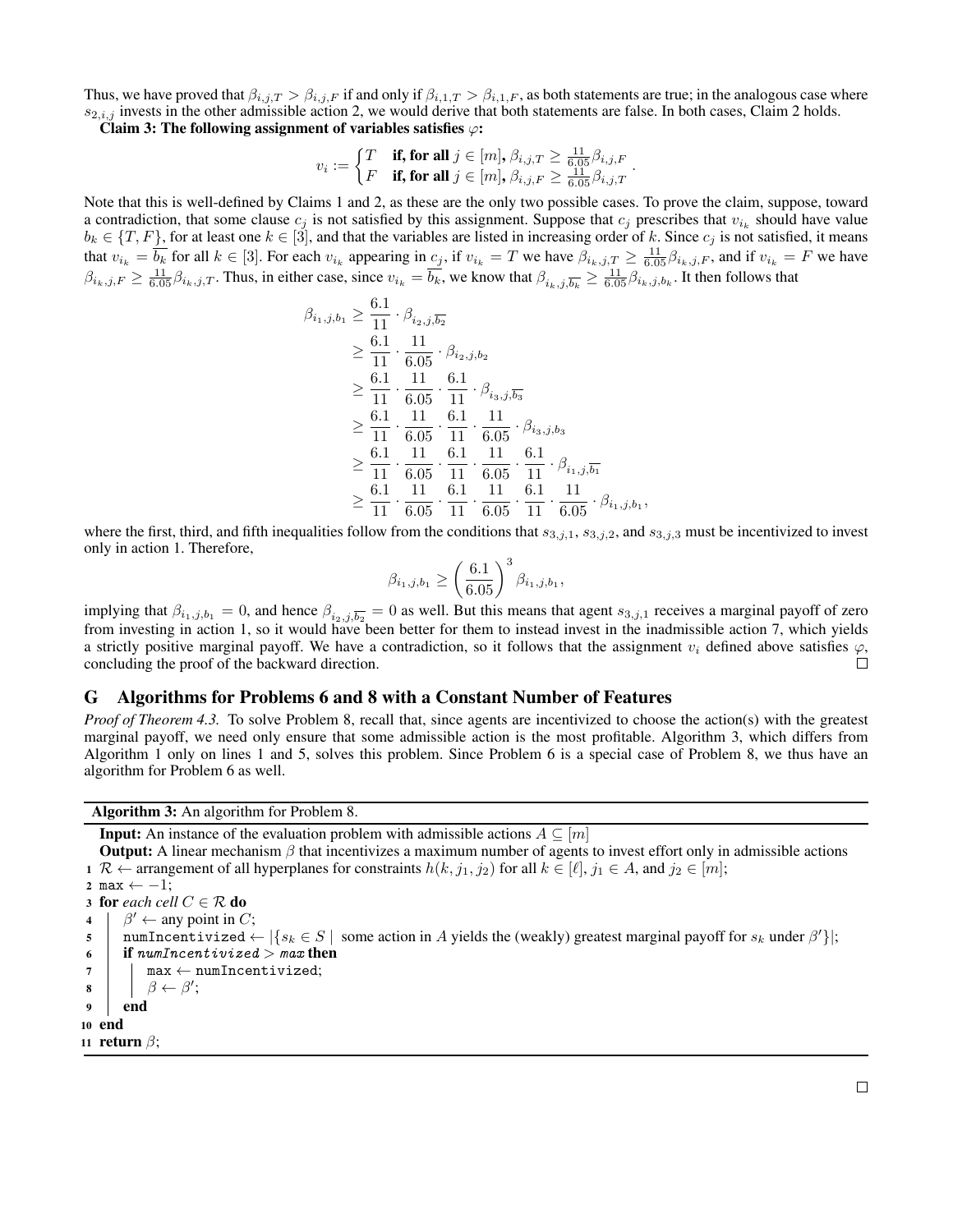## H Superiority of Nonlinear Mechanisms with a Constant Number of Features

Example 2.2 showed that the best nonlinear mechanisms can perform arbitrarily better than the best linear mechanisms. Here we give another example of this phenomenon, only this time, our construction uses only 2 features.

**Example H.1.** For any positive integer n, let  $G_n$  be the graph with vertex set  $[2n + 1]$ , and an edge from i to j if and only if i is even and  $|j - i| = 1$ . Then apply the reduction in the proof of Theorem 3.4 (see Appendix E), and consider the evaluation problem restricted to only the set of n even-numbered agents. Since  $G_n$  has no cycles, the induced subgraph of  $G_n$  generated by the even-numbered vertices has no cycles as well, so it follows from Theorem 3.1 that it is possible to incentivize all n agents to invest only in the admissible action using a monotone mechanism. However, we claim that at most 1 agent can be incentivized to invest only in the admissible action using a linear mechanism.

To see this, take any nontrivial linear mechanism  $\beta \in \mathbb{R}^2_{\geq 0}$ , and let  $\theta \in [0, \frac{\pi}{2}]$  be the angle that  $\beta$  makes with the x-axis (which is identified with feature  $F_1$ ). Without loss of generality we can assume that  $\beta$  is a unit vector. Suppose some arbitrary agent  $k \in [2n+1]$  (where k is even) is incentivized to invest only in the admissible action. Then the marginal payoff toward the admissible action, which is

$$
\left(\cos\frac{\pi k}{4(n+1)}, \sin\frac{\pi k}{4(n+1)}\right)\cdot \beta,
$$

must be greater than the marginal payoffs toward the two inadmissible actions, which are

$$
(1+\varepsilon)\left(\cos\frac{\pi(k-1)}{4(n+1)},\sin\frac{\pi(k-1)}{4(n+1)}\right)\cdot\beta\qquad\qquad\text{and}\qquad\qquad(1+\varepsilon)\left(\cos\frac{\pi(k+1)}{4(n+1)},\sin\frac{\pi(k+1)}{4(n+1)}\right)\cdot\beta.
$$

We can drop the  $(1 + \varepsilon)$  terms, obtaining

$$
\left(\cos\frac{\pi k}{4(n+1)},\sin\frac{\pi k}{4(n+1)}\right)\cdot\beta \ge \left(\cos\frac{\pi (k-1)}{4(n+1)},\sin\frac{\pi (k-1)}{4(n+1)}\right)\cdot\beta \implies \cos\left|\theta-\frac{\pi k}{4(n+1)}\right| \ge \cos\left|\theta-\frac{\pi (k-1)}{4(n+1)}\right|,
$$

$$
\left(\cos\frac{\pi k}{4(n+1)},\sin\frac{\pi k}{4(n+1)}\right)\cdot\beta \ge \left(\cos\frac{\pi (k+1)}{4(n+1)},\sin\frac{\pi (k+1)}{4(n+1)}\right)\cdot\beta \implies \cos\left|\theta-\frac{\pi k}{4(n+1)}\right| \ge \cos\left|\theta-\frac{\pi (k+1)}{4(n+1)}\right|.
$$

Here we are using the fact that all vectors are unit vectors, so the dot products are equal to the cosines of the angles between them.

The first condition implies that  $\theta$  is closer to the angle  $\frac{\pi k}{4(n+1)}$  than the angle  $\frac{\pi(k-1)}{4(n+1)}$ , so it follows that

$$
\theta \ge \frac{\pi (k - \frac{1}{2})}{4(n+1)}.
$$

The second condition implies that  $\theta$  is also closer to the angle  $\frac{\pi k}{4(n+1)}$  than the angle  $\frac{\pi(k+1)}{4(n+1)}$ , so it follows that

$$
\theta \le \frac{\pi (k+\frac{1}{2})}{4(n+1)}.
$$

Thus, for agent  $k$  to be incentivized to invest only in the admissible action, we must have

$$
\theta\in\left[\frac{\pi(k-\frac12)}{4(n+1)},\frac{\pi(k+\frac12)}{4(n+1)}\right].
$$

These intervals do not overlap for values of k that differ by at least 2 (recall we are only considering the even-numbered agents), so we conclude that it is not possible to incentivize more than one agent with a linear mechanism.

## I Extension of Algorithms: Concave Effort Conversion Functions

Kleinberg and Raghavan (2019) consider a slightly more general form of the evaluation problem than we do. They define  $F^k(x^k)_i = f_i^k(\sum_j \alpha_{j,i}^k x_j^k)$ , where  $f_i^k$  is a concave, strictly increasing function. In this setting, the model we have considered is the special case in which each  $f_i^k$  is the identity function. While all of our hardness results also hold for the more general model, our algorithms do not immediately generalize. Recall that we presented algorithms for 6 of the 8 problem variants; here we consider which of them generalize to the setting of concave effort conversion functions.

#### I.1 Problem 1

Recall that Problem 1 reduces to testing the feasibility of  $2n$  separate linear programs with a mixture of strict and weak inequalities. (see Appendix B). Each feasible set has the form

$$
\{x^1 \in \mathcal{X} \mid a_j \cdot x > b_j \text{ and } F^{s_1}(x^1) \ge F^{s_2}(x^2)\}
$$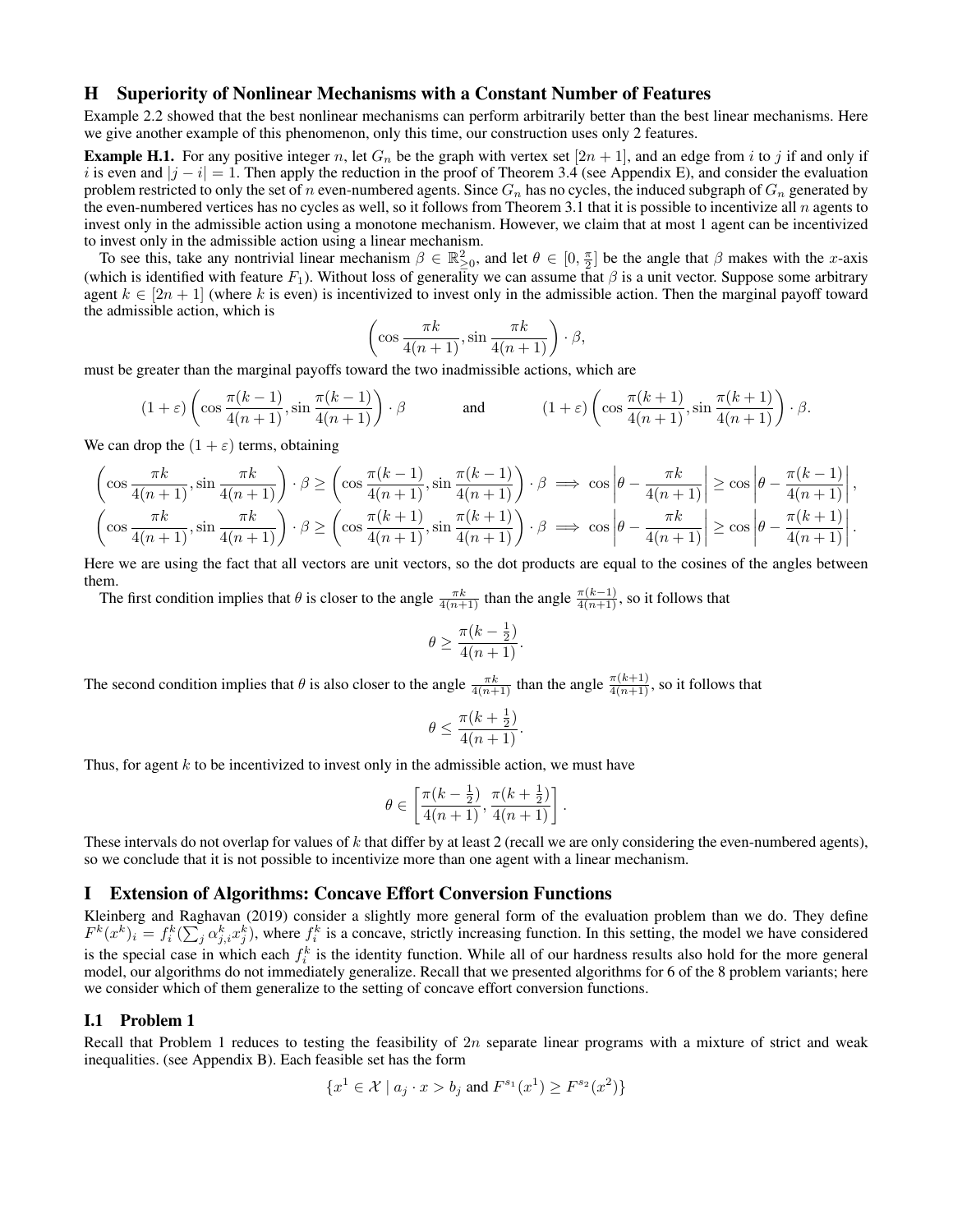Algorithm 4: An algorithm for Problem 7 where the effort conversion functions are concave and strictly increasing.

**Input:** An instance of the evaluation problem with a single admissible profile  $x^*$ **Output:** A linear mechanism  $\beta$  that incentivizes a maximum number of agents to invest effort according to  $x^*$ 1 R ← arrangement of all hyperplanes defining  $\mathcal{L}^k(x^*)$  for all  $k \in [\ell];$ 2 max  $\leftarrow -1$ ; 3 for *each cell*  $C \in \mathcal{R}$  do 4  $\mid \beta' \leftarrow$  any point in C;  $\mathsf{s} \quad | \quad \text{number} \ \text{numerical} \gets |\{k \in [\ell] \ | \ \beta' \in \mathcal{L}^k(x^*)\} |;$ 6 if numIncentivized > max then  $7$  | max  $\leftarrow$  numIncentivized;  $\mathbf{s}$  |  $\beta \leftarrow \beta';$ <sup>9</sup> end <sup>10</sup> end 11 return  $\beta$ ;

(the weak inequality may also be a strict one; our argument works for that case as well). With concave effort conversion functions, the only potential worry is that the condition  $F^{s_1}(x^1) \geq F^{s_2}(x^2)$  may no longer be expressible as a set of linear constraints. However, it turns out that it still is. Formally, these constraints are that, for all  $i \in [n]$ ,

$$
f^1_i\left(\sum_j \alpha_{j,i}^1 x^1_j\right) \geq f^2_i\left(\sum_j \alpha_{j,i}^2 x^2_j\right)
$$

(we are using only agent indices 1 and 2 above to avoid excessive subscripts, and to keep consistent with Appendix B, but the equation has the same form different indices k, k', etc.). Since the fact that each  $f_i^1$  function is increasing implies that it is invertible, we can rewrite this as

$$
\sum_j \alpha_{j,i}^1 x_j^1 \ge (f_i^1)^{-1} \left(f_i^2 \left(\sum_j \alpha_{j,i}^2 x_j^2\right)\right)
$$

which is a linear constraint on the  $x_j^1$  variables since the RHS is a constant. Thus, we can use the exact same technique to solve Problem 1.

## I.2 Problem 2

The algorithm for Problem 2 does not immediately extend to the setting of concave effort conversion functions, since there is no clear way to compute the predicate on line 9 of Algorithm 2 in polynomial time, even when  $n$  is constant. The main obstacle is that the two sets in Equation 4 (see Appendix C.1) are no longer polytopes, so we cannot construct an arrangement of hyperplanes and enumerate all cells. For suitably nice effort conversion functions, however, it may still be possible, since arrangements can be computed for more general hypersurfaces (Goodman and O'Rourke 1997). This is really a computational geometry question, and the authors suspect that it should still be possible to compute this predicate in polynomial time for most effort conversion functions that one would encounter in practice.

## I.3 Problem 5

For linear effort conversion functions, this problem reduced to testing the feasibility of a linear program, with explicit linear constraints  $h(k, j_1, j_2)$  (see the proof of Theorem 4.1). While we can't use the same linear program with more general effort conversion functions, we can use a different linear program coming from the main result of Kleinberg and Raghavan. They prove that, even under their more general model of concave effort conversion functions, the set of linear mechanisms incentivizing profile  $x^*$  for a given agent k is still a polytope,  $\mathcal{L}^k(x^*)$ , bounded by polynomially-many linear constraints. Therefore, Problem 5 still reduces to testing the feasibility of a linear program (namely, the intersection of all  $\mathcal{L}^k(x^*)$  for  $k \in [\ell]$ ), so we can still solve it in polynomial time.

## I.4 Problem 7

This algorithm extends in the same way that our algorithm for Problem 5 does. We just need to find a point of common intersection in a maximum number of  $\mathcal{L}_k(x^*)$  polytopes. Algorithm 4, which differs from Algorithms 1 and 3 only on lines 1 and 5 (and is equivalent to Algorithm 1 when the effort conversion functions are linear), solves this problem in polynomial time for constant *n*.